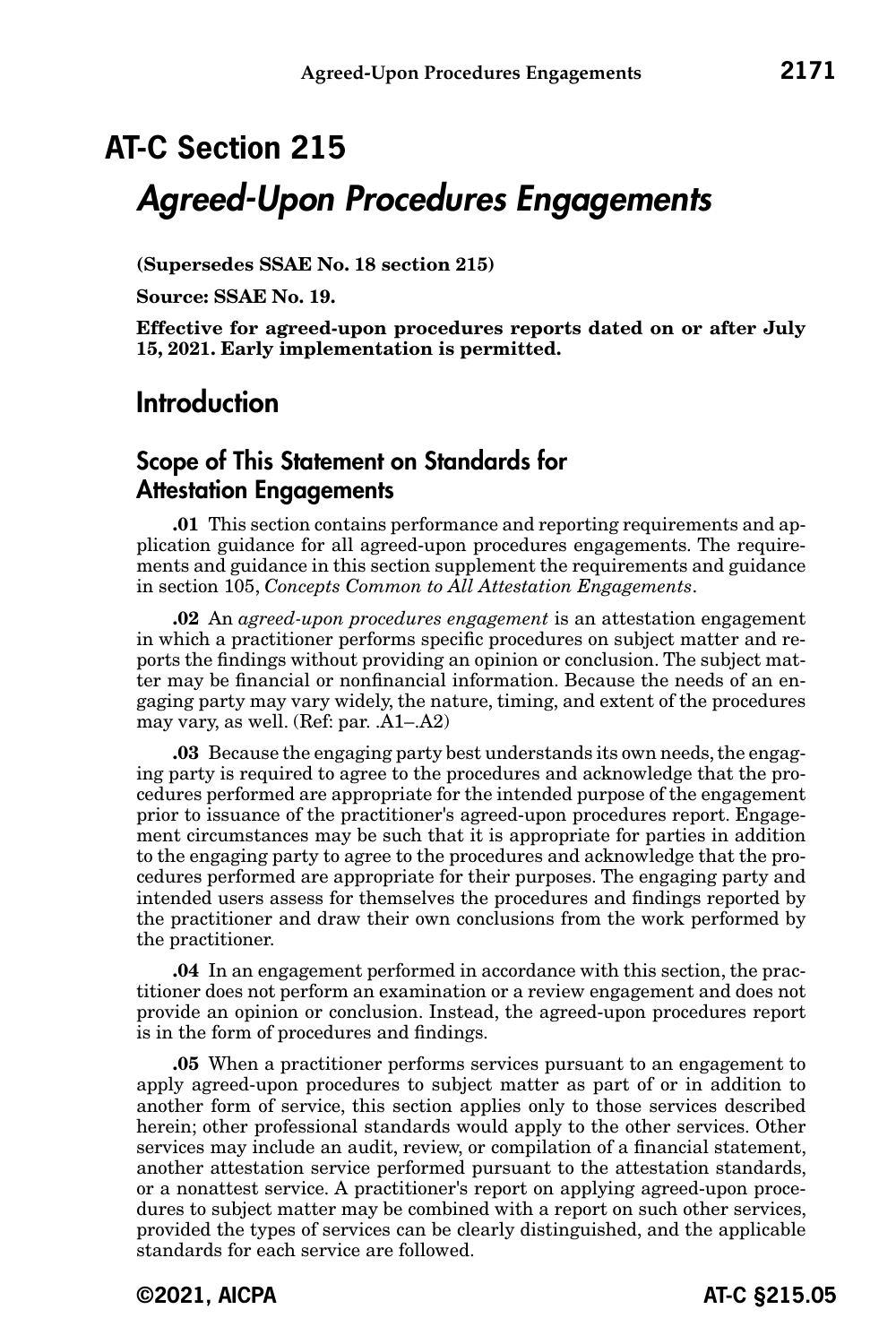#### **2172 Level of Service**

**.06** This section does not apply to engagements to issue letters (commonly referred to as *comfort letters*) to underwriters and certain other requesting parties.1

# **Effective Date**

**.07** This section is effective for agreed-upon procedures reports dated on or after July 15, 2021. Early implementation is permitted.

# **Objectives**

**.08** In conducting an agreed-upon procedures engagement, the objectives of the practitioner are to do the following:

- *a.* Apply specific procedures to subject matter (Ref: par. .A3)
- *b.* Issue a written practitioner's report that describes the procedures applied and the practitioner's findings without providing an opinion or conclusion on the subject matter
- *c.* Communicate further as required by relevant AT-C sections

## **Requirements**

## **Conduct of an Agreed-Upon Procedures Engagement**

**.09** In performing an agreed-upon procedures engagement, the practitioner should comply with this section, section 105, and any subject matter section that is relevant to the engagement. A subject-matter section is relevant to the engagement when it is in effect, and the circumstances addressed by the section exist. (Ref: par. .A4)

## **Preconditions for an Agreed-Upon Procedures Engagement**

**.10** Section 105 indicates that a practitioner must be independent when performing an attestation engagement in accordance with the attestation standards, unless the practitioner is required by law or regulation to accept the engagement and report on the subject matter.<sup>2</sup> When the practitioner is not independent but is required by law or regulation to accept an agreed-upon procedures engagement and report on the procedures performed and findings obtained, the practitioner's report should specifically state that the practitioner is not independent. The practitioner is neither required to provide, nor precluded from providing, the reasons for the lack of independence; however, if the practitioner chooses to provide the reasons for the lack of independence, the practitioner should include all the reasons therefor. (Ref: par. .A5)

**.11** In order to establish that the preconditions for an agreed-upon procedures engagement are present, the practitioner should determine that the following conditions, in addition to the preconditions identified in section 105, are present:3 (Ref: par. .A6–.A7)

> *a.* The practitioner determines that procedures can be designed, performed, and reported on in accordance with this section.

<sup>1</sup> See AU-C section 920, *Letters for Underwriters and Certain Other Requesting Parties*.

<sup>2</sup> Paragraph .24 of section 105, *Concepts Common to All Attestation Engagements*.

<sup>3</sup> Paragraphs .24–.28 of section 105.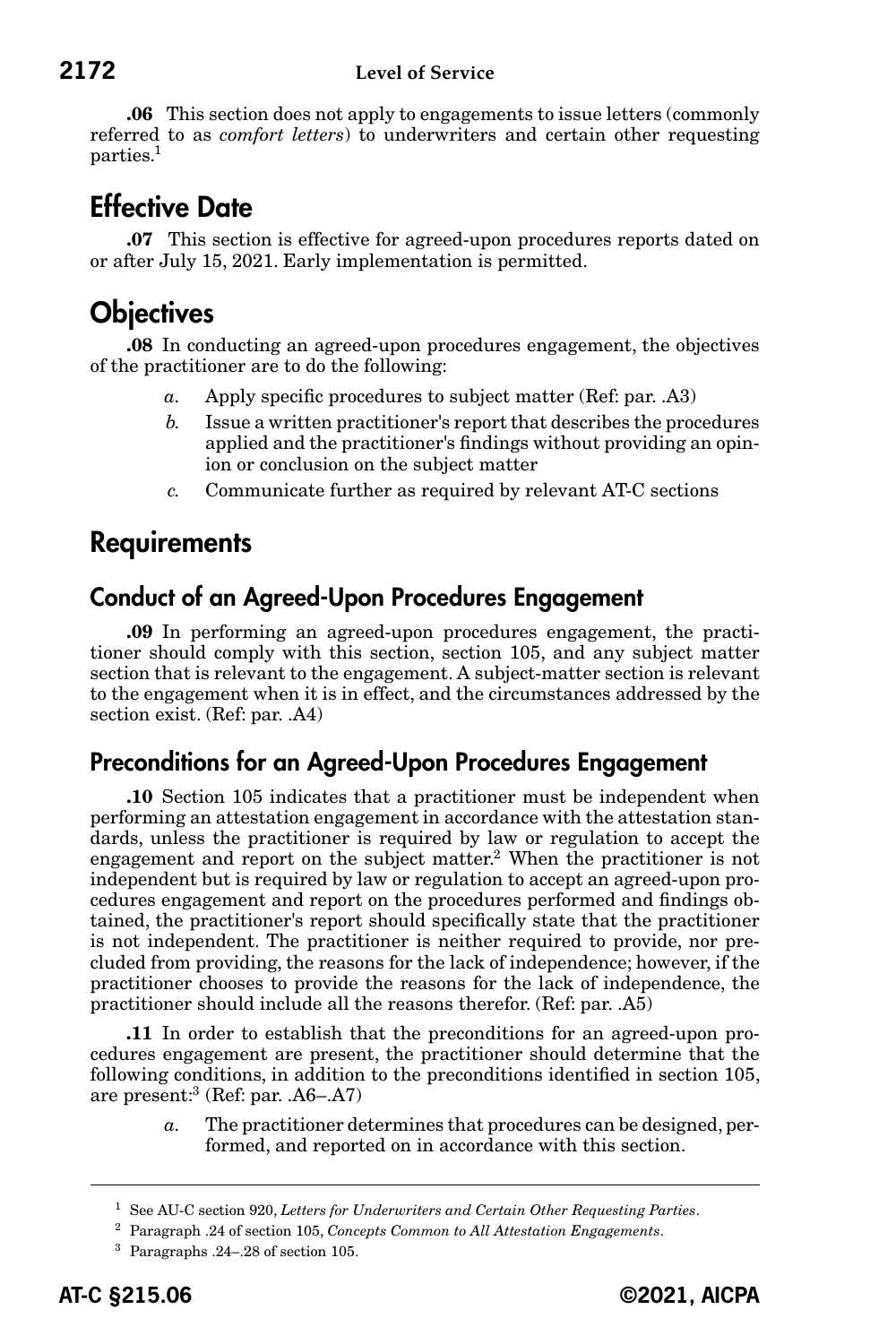- *b.* The engaging party agrees, or will be able to agree, to the procedures and acknowledges that the procedures are appropriate for the intended purpose of the engagement. (Ref: par. .A8)
- *c.* The procedures to be applied to the subject matter are expected to result in reasonably consistent findings.
- *d.* When applicable, the practitioner agrees to apply a threshold for reporting exceptions established by the engaging party. (Ref: par. .A36)

**.12** The practitioner should establish an understanding with the engaging party regarding the nature of the engagement, including the following:

- *a.* The intended purpose of the engagement and the intended users of the agreed-upon procedures report
- *b.* Whether the practitioner's agreed-upon procedures report is expected to be restricted to the use of specified parties (Ref: par. .A8–.A10)
- *c.* Whether the engagement to be performed is pursuant to any law, regulation, or contract (Ref: par. .A11)
- *d.* Whether parties in addition to the engaging party will be requested to agree to the procedures and acknowledge that the procedures performed are appropriate for their purposes (Ref: par.  $A12 - A15$

**.13** The practitioner is precluded from accepting an agreed-upon procedures engagement if the practitioner believes the intended purpose of the engagement is not clear or the engaging party will not have a basis for agreeing and acknowledging that the procedures are appropriate for the intended purpose of the engagement.

## **Agreeing on the Terms of the Engagement**

**.14** The practitioner should agree upon the terms of the engagement with the engaging party. The agreed-upon terms of the engagement should be specified in sufficient detail in an engagement letter or other suitable form of written agreement. (Ref: par. .A16)

**.15** The agreed-upon terms of the engagement should include the following:

- *a*. The nature of the engagement established pursuant to paragraph .12
- *b*. Identification of the subject matter and the responsible party
- *c*. The responsibilities of the practitioner (Ref: par. .A17–.A18)
- *d*. A statement that the engagement will be conducted in accordance with attestation standards established by the AICPA
- *e*. A statement that the responsible party is responsible for the subject matter (Ref: par. .A19)
- *f*. A statement that the engaging party agrees to provide the practitioner, prior to the completion of the engagement, with a written agreement and acknowledgment that the procedures performed are appropriate for the intended purpose of the engagement. (Ref: par. .A20)
- *g*. A statement that the engaging party agrees to provide, at the conclusion of the engagement, a representation letter.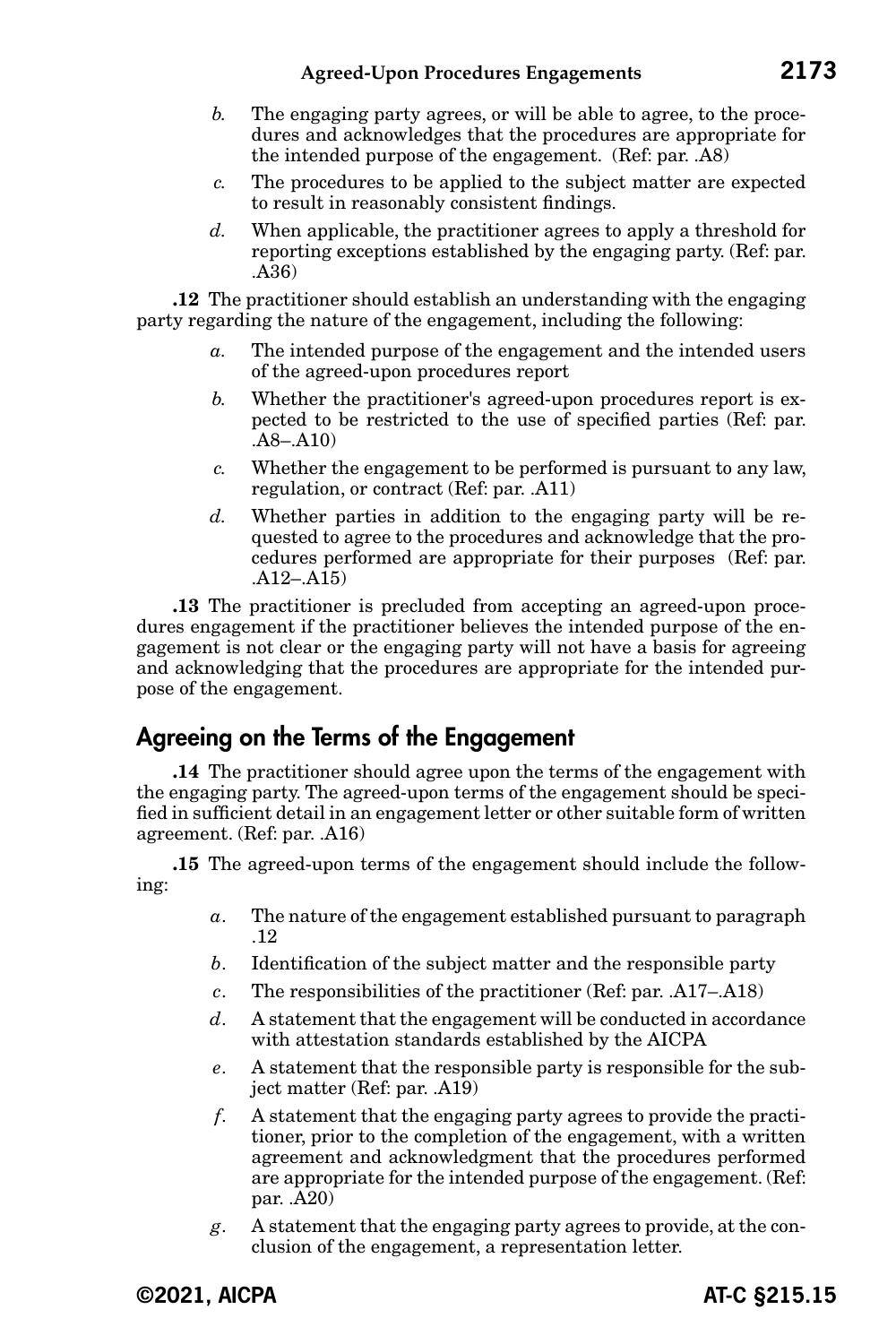#### **2174 Level of Service**

- *h*. If known at the onset of the engagement, an identification of any other parties, in addition to the engaging party, that will be requested to agree to the procedures and acknowledge that the procedures performed are appropriate for their purposes. If the request is expected to be made by the engaging party, a statement that the engaging party agrees to provide, at the conclusion of the engagement, a written representation that the engaging party has obtained from all necessary other parties agreement to the procedures and acknowledgment that the procedures performed are appropriate for their purposes.
- *i*. If the engaging party is not the responsible party, a statement that written representations may be requested from the responsible party.
- *j*. Reference to the expected form and content of the practitioner's agreed-upon procedures report, including any use restrictions, if applicable.
- *k*. Disclaimers expected to be included in the practitioner's report, if applicable
- *l*. Assistance to be provided to the practitioner, if applicable
- *m*. Involvement of a practitioner's external specialist, if applicable
- *n*. Specified thresholds for reporting exceptions, if applicable (Ref: par. .A37)

## **Procedures to Be Performed**

**.16** The practitioner should perform procedures agreed to and acknowledged by the engaging party to meet the intended purpose of the engagement established with the engaging party pursuant to paragraph .12*a*. (Ref: par. .A21–.A26).

**.17** The practitioner should not perform procedures that are open to varying interpretations or that use vague or ambiguous language. Terms of uncertain meaning (such as *general review*, *limited review*, *check*, or *test*) should not be used in describing the procedures unless such terms are defined within the procedures. (Ref: par. .A27)

**.18** The practitioner should obtain evidence from applying the procedures to provide a reasonable basis for the finding or findings expressed in the practitioner's report but need not perform additional procedures outside the scope of the engagement to gather additional evidence.

## **Using the Work of a Practitioner's External Specialist**

**.19** The practitioner and the engaging party should explicitly agree to the involvement of a practitioner's external specialist if assisting a practitioner in the performance of an agreed-upon procedures engagement. (Ref: par. .A28– .A30)

**.20** The practitioner's report should describe the nature of the assistance provided by the practitioner's external specialist.

## **Using the Work of Internal Auditors or Other Practitioners**

**.21** The procedures to be enumerated or referred to in the practitioner's report should be performed by the engagement team or other practitioners and not by internal auditors. (Ref: par. .A31–.A33)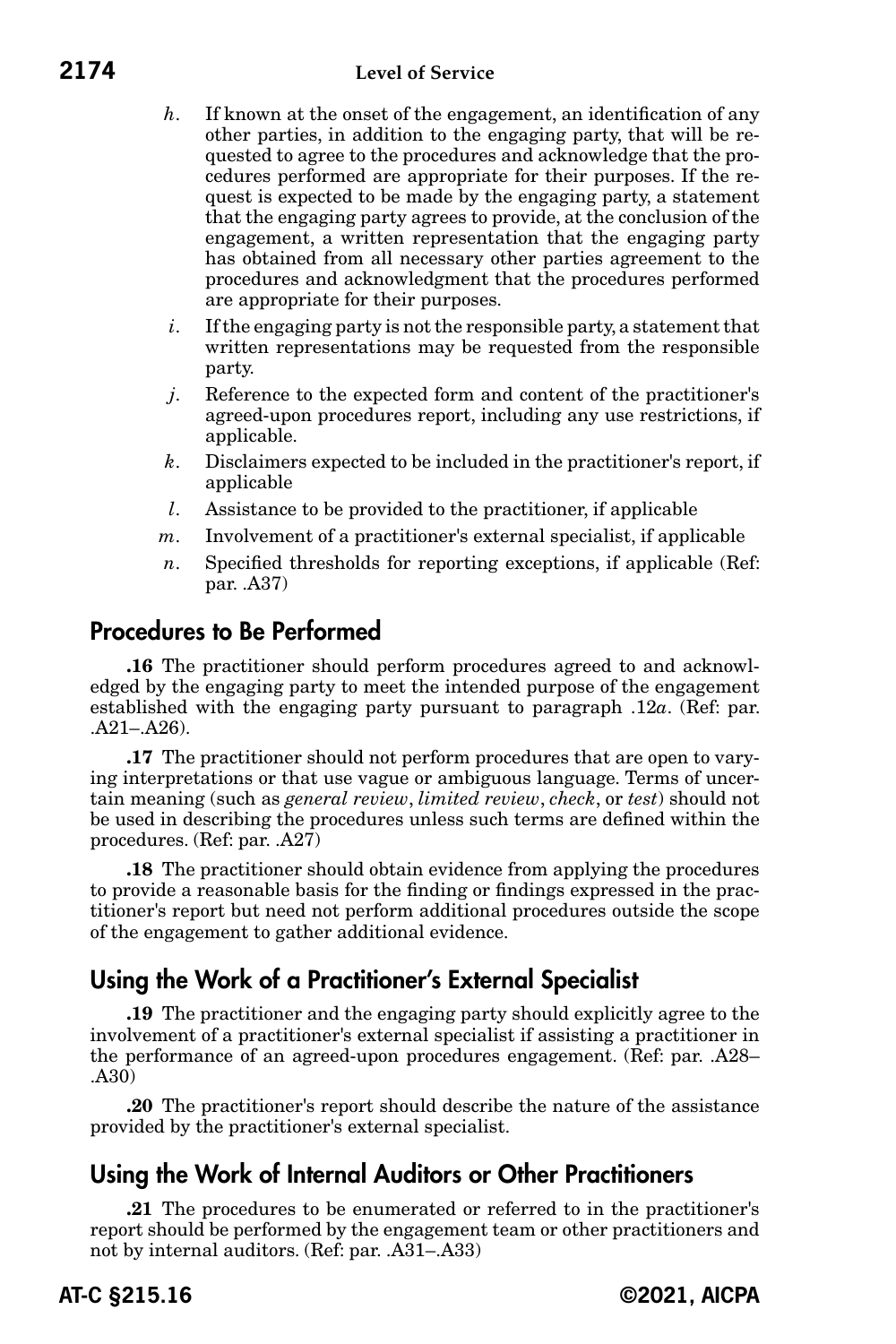#### **Appropriateness of the Procedures Performed**

**.22** Prior to the issuance of the practitioner's agreed-upon procedures report, the practitioner should obtain a written agreement of the procedures and acknowledgment from the engaging party that the procedures performed are appropriate for the intended purpose of the engagement. (Ref: par. .A34–.A35)

**.23** If the engaging party refuses to provide the written agreement and acknowledgment required by paragraph .22, the practitioner should withdraw from the engagement.

## **Findings**

**.24** A practitioner should present the results of applying procedures to specific subject matter in the form of findings. (Ref: par. .A36)

**.25** The practitioner should report all findings from application of the procedures. If the engaging party has established a threshold for reporting exceptions, the practitioner should describe such threshold in the practitioner's report. (Ref: par. .A25, .A37, and .A47)

**.26** When reporting findings, the practitioner should not (Ref: par. .A41– .A42)

- *a*. use vague or ambiguous language. (Ref: par. .A38)
- *b*. include terms of uncertain meaning. (Ref: par. .A39)
- *c*. express an opinion or conclusion on the subject matter or about whether the subject matter is in accordance with (or based on) the criteria. (Ref: par. .A40)

## **Written Representations**

**.27** The practitioner should request from the engaging party written representations in the form of a letter addressed to the practitioner. The representations should include the following: (Ref: par. .A35 and .A43)

- *a*. A statement that the responsible party is responsible for the subject matter
- *b*. If applicable, a statement that the engaging party has obtained from all necessary parties agreement to the procedures and acknowledgment that the procedures are appropriate for their purposes
- *c*. A statement that it has provided the practitioner with all relevant information and access, as applicable, as agreed upon in the terms of the engagement
- *d*. A statement that all known matters contradicting the subject matter and any communication from regulatory agencies or others affecting the subject matter have been disclosed to the practitioner, including communications received between the end of the period addressed by the subject matter and the date of the practitioner's report
- *e*. A statement that it is not aware of any material misstatements in the subject matter
- *f*. A statement that it has disclosed to the practitioner all known events subsequent to the period (or point in time) of the subject matter being reported on that would have a material effect on the subject matter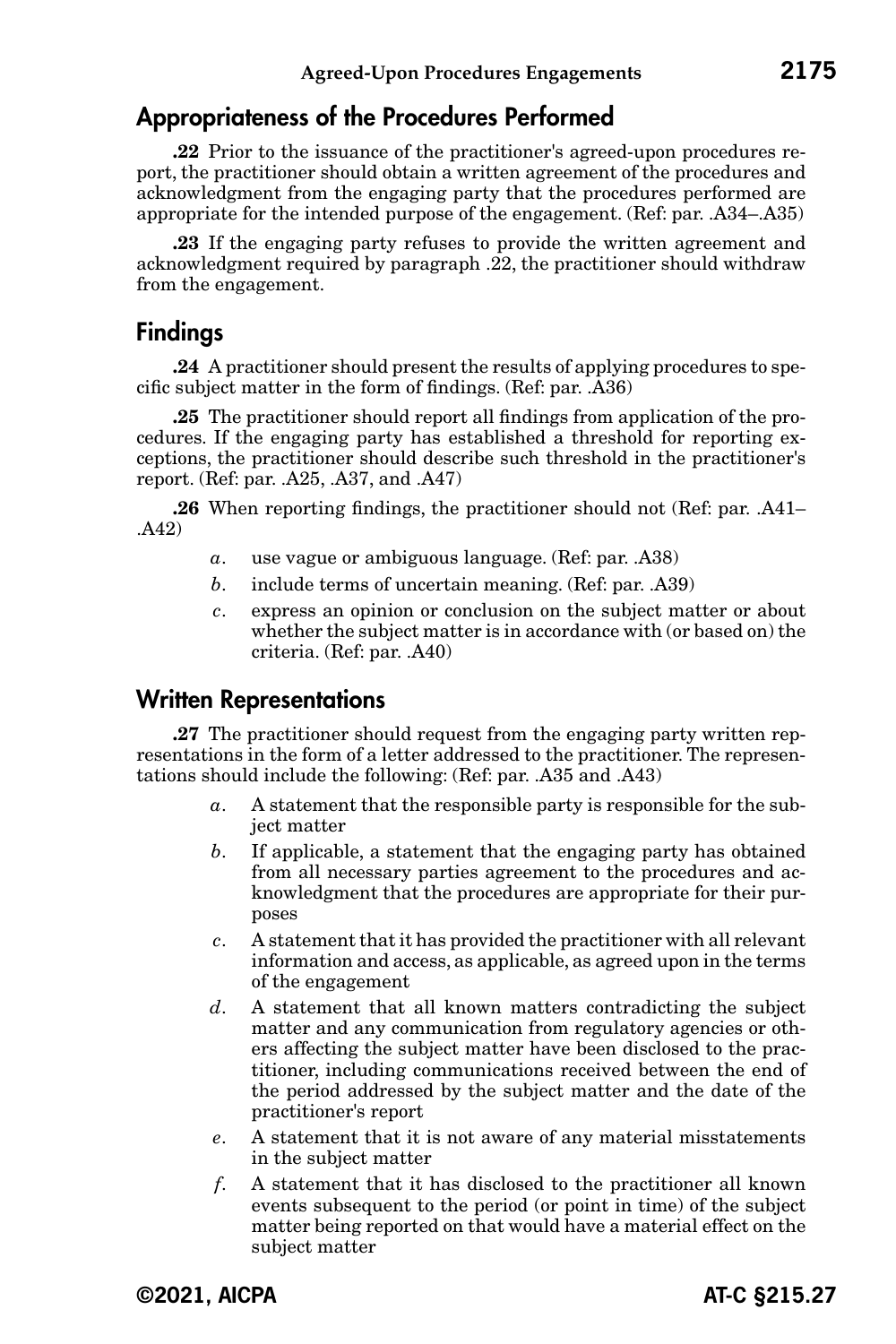*g*. Any additional representations that the practitioner determines are appropriate

**.28** When the engaging party is not the responsible party, the practitioner should consider requesting the relevant written representations pursuant to paragraph .27 from the responsible party in the form of a letter addressed to the practitioner.

**.29** The date of the written representations should be as of the date of the practitioner's report. The written representations should address the subject matter and periods covered by the practitioner's findings.

## **Requested Written Representations Not Provided or Not Reliable**

**.30** When one or more of the written representations that the practitioner has requested pursuant to paragraphs .27–.28 are not provided, or the practitioner concludes that there is sufficient doubt about the competence, integrity, ethical values, or diligence of those providing the written representations, or the practitioner concludes that the written representations are otherwise not reliable, the practitioner should do the following: (Ref: par. .A44)

- *a*. Discuss the matter with the engaging or responsible party, as appropriate
- *b*. Reevaluate the integrity of those from whom the representations were requested or received and evaluate the effect that this may have on the reliability of representations and evidence in general
- *c*. If any of the matters are not resolved to the practitioner's satisfaction, take appropriate action, including determining the possible effect on the practitioner's agreed-upon procedures report (Ref: par. .A45)

## **Preparing the Practitioner's Report**

**.31** The practitioner's report should be in writing. (Ref: par. .A46)

**.32** The practitioner's report should be in the form of procedures and findings.

**.33** If, as a result of performing procedures, the practitioner determines that the description of the procedures performed or the corresponding findings, in the practitioner's professional judgment, are misleading in the circumstances of the engagement, the practitioner should discuss the matter with the engaging party and take appropriate action. (Ref: par. .A47–.A48)

## **Content of the Practitioner's Agreed-Upon Procedures Report**

**.34** The practitioner's agreed-upon procedures report should include the following:

- *a*. A title that includes the word *independent* to clearly indicate that it is the report of an independent accountant. (Ref: par. .A49)
- *b*. An appropriate addressee as required by the circumstances of the engagement.
- *c*. Identification of the engaging party.
- *d*. Identification of the subject matter to which the procedures have been applied. (Ref: par. .A50–.A51)
- *e*. Identification of the responsible party, including a statement that the responsible party is responsible for the subject matter. When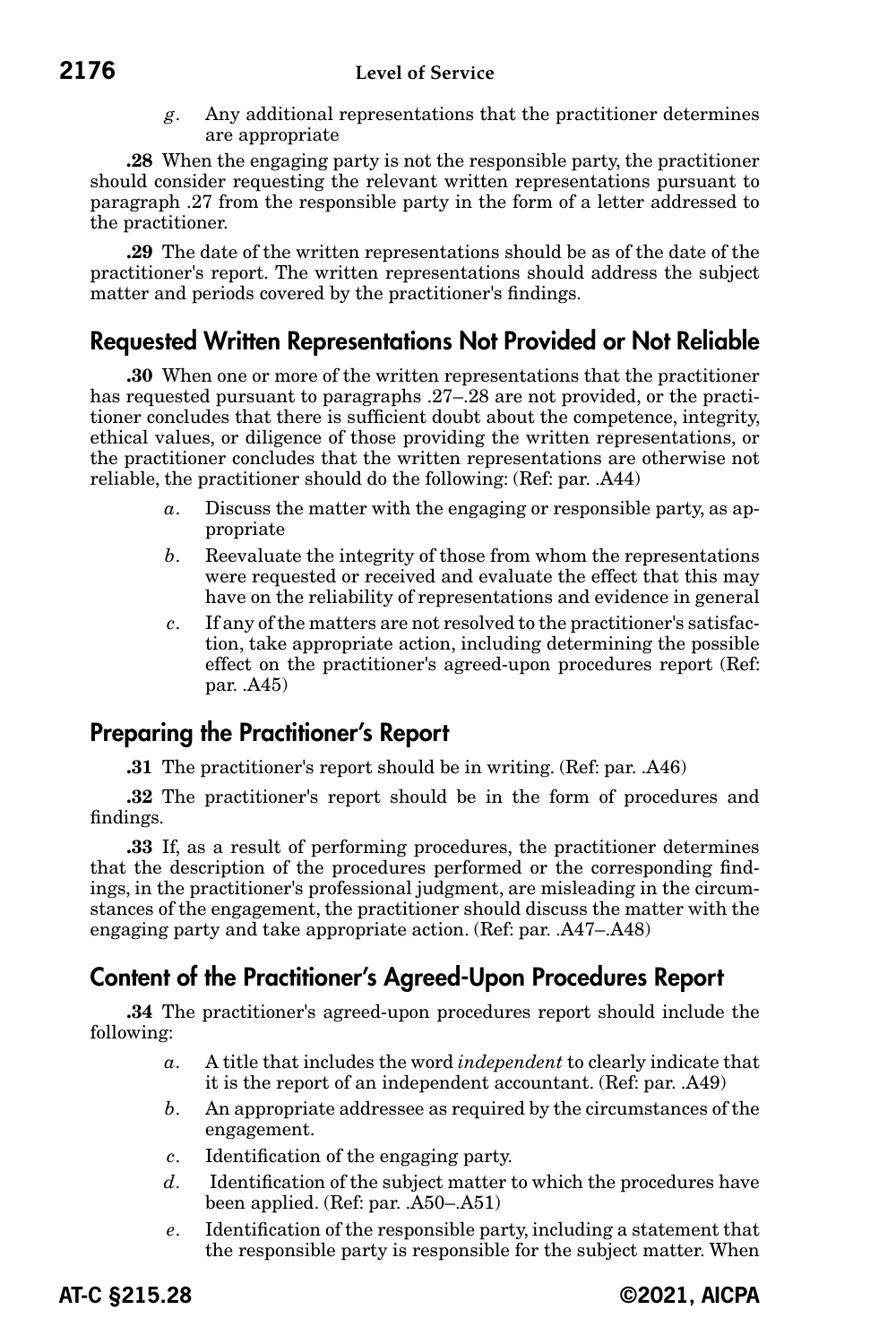the engaging party is not the responsible party and identification of the responsible party and its responsibility for the subject matter is based solely on representations received from the engaging party, the practitioner's agreed-upon procedures report should include a statement to that effect. (Ref: par. .A52)

- *f*. A statement that the engaging party acknowledged that the procedures performed are appropriate to meet the intended purpose of the engagement. (Ref: par. .A53–.A54)
- *g*. An identification of the intended purpose of the engagement in sufficient detail to enable the user to understand the nature of the work performed. (Ref: par. .A55)
- *h*. A statement that the practitioner's report may not be suitable for any other purpose. (Ref: par. .A56)
- *i*. A statement that the procedures performed may not address all the items of interest to a user of the report and may not meet the needs of all users of the report and, as such, users are responsible for determining whether the procedures performed are appropriate for their purposes.
- *j*. A statement that an agreed-upon procedures engagement involves the practitioner performing specific procedures that the engaging party has agreed to and acknowledged to be appropriate for the intended purpose of the engagement and reporting on findings based on the procedures performed.
- *k*. A description of the procedures performed detailing the nature and extent, and if applicable, the timing, of each procedure.
- *l*. A description of the findings from each procedure performed, including sufficient details on exceptions found.
- *m*. If applicable, a description of any specified threshold established by the engaging party for reporting exceptions.
- *n*. A statement that the agreed-upon procedures engagement was conducted in accordance with attestation standards established by the AICPA.
- *o*. A statement that the practitioner was not engaged to and did not conduct an examination or review, the objective of which would be the expression of an opinion or conclusion, respectively, on the subject matter. (Ref: par. .A57)
- *p*. A statement that the practitioner does not express such an opinion or conclusion.
- *q*. A statement that had the practitioner performed additional procedures, other matters might have come to the practitioner's attention that would have been reported.
- *r*. A statement that the practitioner is required to be independent of the responsible party and to meet the practitioner's other ethical responsibilities, in accordance with the relevant ethical requirements relating to the agreed-upon procedures engagement. (Ref: par. .A58–.A59)
- *s*. If applicable, a description of the nature of the assistance provided by a practitioner's external specialist, as discussed in paragraphs .19–.20.
- *t*. When applicable, reservations or restrictions concerning procedures or findings. (Ref: par. .A60)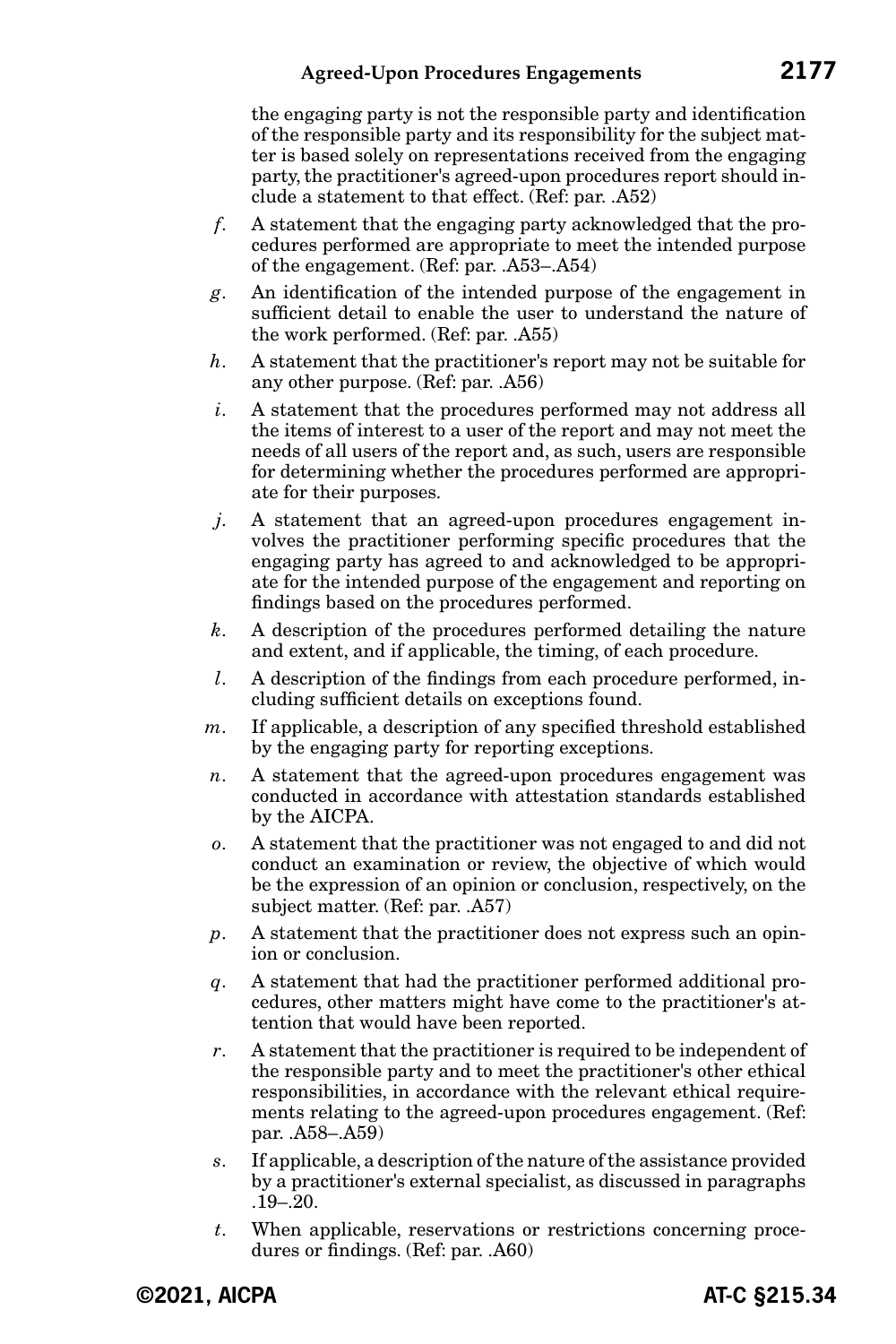- *u*. The manual or printed signature of the practitioner's firm. (Ref: par. .A61–.A63)
- *v*. The city and state where the practitioner's report is issued. (Ref: par. .A64)
- *w*. The date of the report. The practitioner's report should be dated no earlier than the date on which the practitioner completed the procedures and determined the findings, including that
	- i. the attestation documentation has been reviewed, and
	- ii. if applicable, the written presentation of the subject matter has been prepared.

## **Alert That Restricts the Use of the Practitioner's Agreed-Upon Procedures Report**

**.35** The practitioner should consider whether to include an alert, in a separate paragraph, that restricts the use of the practitioner's agreed-upon procedures report, taking into account the understanding with the engaging party regarding the nature of the engagement pursuant to paragraph .12*a*. (Ref: par. .A7 and .A65–.A69)

**.36** The alert should

- *a*. state that the practitioner's report is intended solely for the information and use of the specified parties.
- *b*. identify the specified parties for whom use is intended. (Ref: par. .A70)
- *c*. state that the report is not intended to be, and should not be, used by anyone other than the specified parties.

## **Adding Other Specified Parties After the Release of the Practitioner's Report**

**.37** When the practitioner issues a report that includes an alert restricting the use of the practitioner's report to certain specified parties, and the engaging party subsequently requests the practitioner to add an additional specified party, the practitioner should determine whether to add the additional specified party. As part of this determination, the practitioner should consider whether (Ref: par. .A71)

- *a*. the additional specified party has acknowledged or will be requested to acknowledge that the procedures performed are appropriate for their purposes. If the practitioner determines that the acknowledgment is necessary, the practitioner should either obtain such acknowledgment directly from the additional specified party or obtain a representation from the engaging party that the additional specified party has agreed to the procedures and acknowledged that the procedures performed are appropriate for their purposes, and
- *b*. the report will be reissued to identify the additional specified party.

**.38** If the practitioner provides a written acknowledgment to the engaging party and the additional party that such party has been added as a specified party, the practitioner should state in the acknowledgment that no procedures were performed subsequent to the original date of the practitioner's agreedupon procedures report.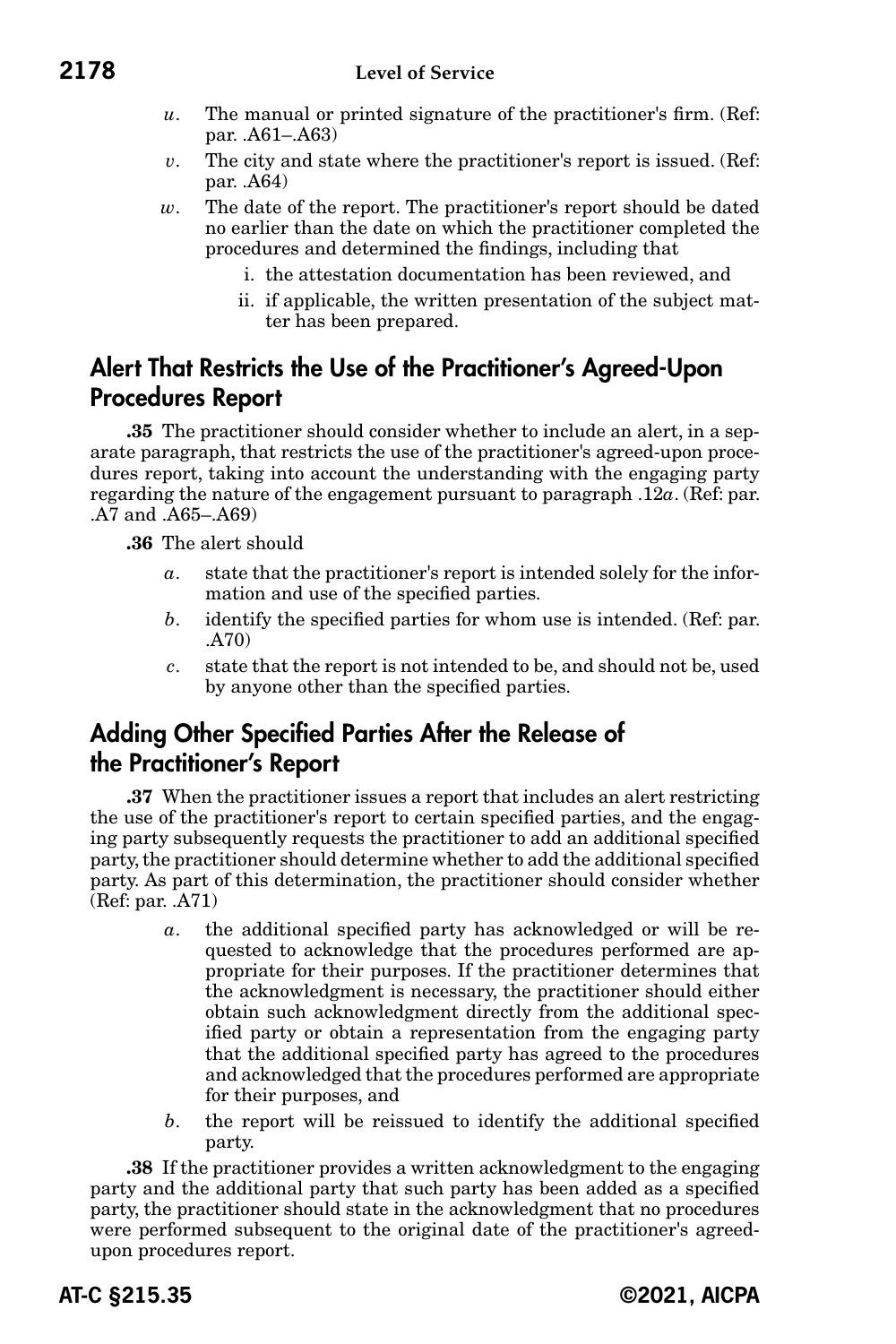## **Restrictions on the Performance of Procedures**

**.39** When circumstances impose restrictions on the performance of the procedures, the practitioner should discuss with the engaging party whether those restrictions are appropriate and, if the restrictions are appropriate, describe the restrictions in the practitioner's report.

## **Knowledge of Matters Outside Procedures**

**.40** Although the practitioner need not perform procedures beyond the procedures agreed to and acknowledged by the engaging party to be appropriate for the intended purpose of the engagement, if in connection with the application of the procedures, and through the completion of the engagement, matters come to the practitioner's attention by other means that significantly contradict the subject matter referred to in the practitioner's report, the practitioner should discuss the matter with the engaging party and take appropriate action, including determining whether the practitioner's report should be revised to disclose the matter. (Ref: par. .A72–.A73)

### **Communication Responsibilities**

**.41** In the event the practitioner encounters known or suspected fraud or noncompliance with laws or regulations in connection with the engagement, the practitioner should consider responsibilities under the AICPA Code of Professional Conduct and applicable law prior to communicating such information either to the responsible party or the engaging party. (Ref: par. .A74)

#### **Documentation**

**.42** The practitioner should prepare engagement documentation on a timely basis that includes the following: (Ref: par. .A75–.A76)

- *a*. The written agreement and acknowledgment from the engaging party regarding the appropriateness of the procedures performed for the intended purpose of the engagement, as required by paragraph .22
- *b*. The nature, timing, and extent of the procedures performed to comply with relevant sections and applicable legal and regulatory requirements, including the following:
	- i. The identifying characteristics of the specific items or matters tested
	- ii. Who performed the engagement work and the date such work was completed
	- iii. When the appropriate party will not provide one or more of the requested written representations pursuant to paragraphs .27–.28 or the practitioner concludes that there is sufficient doubt about the competence, integrity, ethical values, or diligence of those providing the written representations, or that the written representations are otherwise not reliable, the matters in paragraph .30*a*–*c*
	- iv. Who reviewed the engagement work performed and the date and extent of such review
- *c*. The results of the procedures performed and the evidence obtained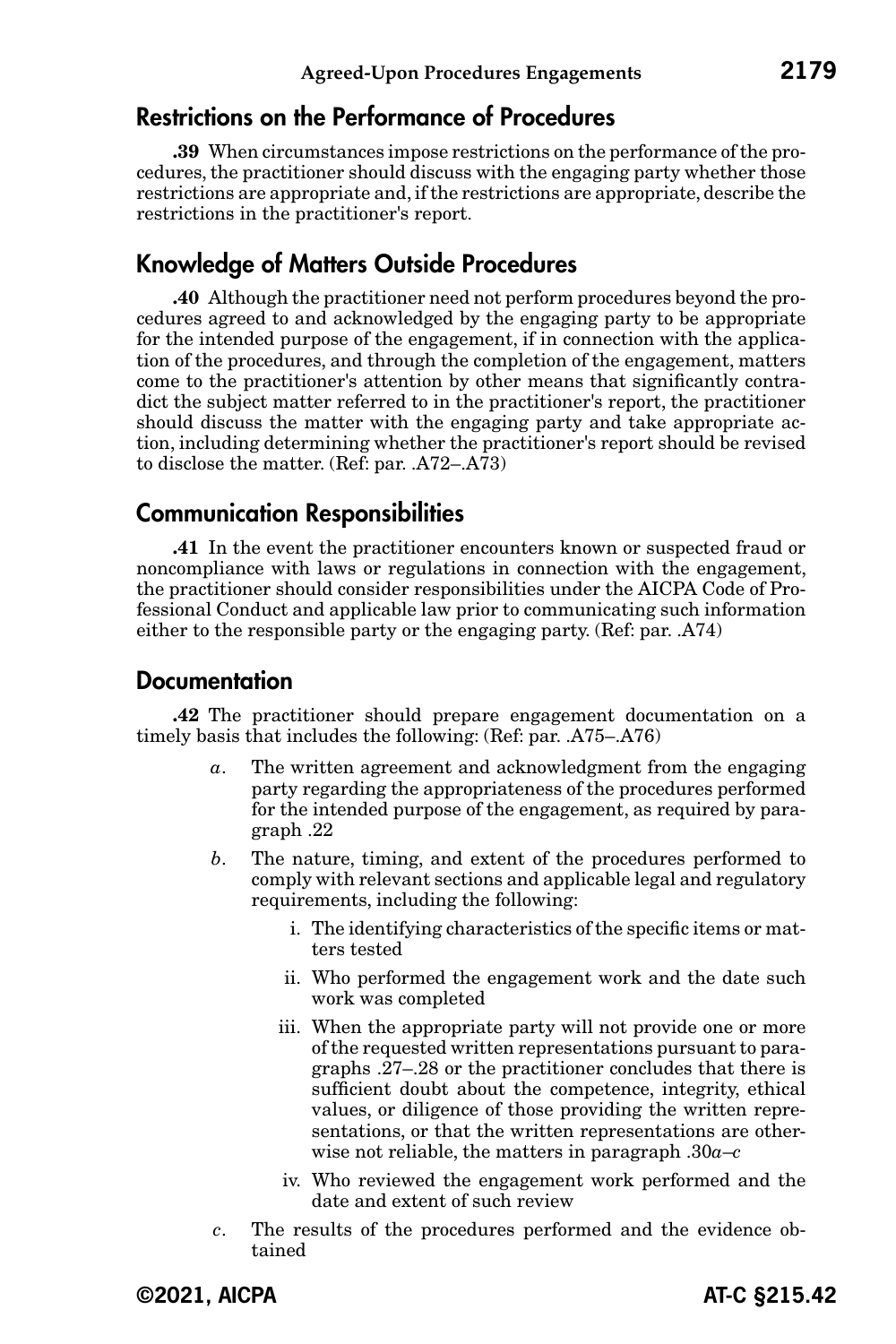# **Application and Other Explanatory Material**

## **Scope of This Statement on Standards for Attestation Engagements (Ref: par. .02)**

**.A1** Reference to "subject matter" in this section encompasses anything on which agreed-upon procedures are performed, including information, documents, measurements, or compliance with laws and regulations.

**.A2** The procedures to be performed may be developed by the practitioner, the engaging party, another party, or a combination of these parties. Further, the procedures may be prescribed by law, regulation, or contract.

## **Objectives (Ref: par. .08***a***)**

**A3** In an agreed-upon procedures engagement, the practitioner applies procedures to the subject matter of the engagement. The requirements and guidance related to the subject matter in section 105 apply.

## **Conduct of an Agreed-Upon Procedures Engagement (Ref: par. .09)**

**.A4** If a practitioner were performing an agreed-upon procedures engagement related to an entity's compliance with requirements of specified laws, regulations, rules, contracts, or grants, section 105, this section, and section 315, *Compliance Attestation*, would be relevant. In addition, there may be interpretative publications applicable to the subject matter, such as, for example, AICPA Statement of Position 17-1, *Performing Agreed-Upon Procedures Related to Rated Exchange Act Asset-Backed Securities Third-Party Due Diligence Services as Defined by SEC Release No. 34-72936*.

## **Preconditions for an Agreed-Upon Procedures Engagement (Ref: par. .10–.11 and .35)**

**.A5** The "Agreed-Upon Procedure Engagements Performed in Accordance With Statements on Standards for Attestation Engagements" interpretation (ET sec. 1.297.020) of the "Independence Rule" (ET sec. 1.200.001) establishes independence requirements unique to agreed-upon procedures engagements.

**.A6** In determining whether procedures can be designed, performed, and reported on in accordance with this section, the practitioner may consider whether such procedures

- are or will be subjective or require judgment to apply,
- will be selected to result only in findings that show the subject matter in a favorable light, and
- will meet the intended purpose of the engagement.

**.A7** In determining whether procedures can be designed, performed, and reported on in accordance with this section, the practitioner may need to obtain an understanding of the criteria or measurement framework used in developing the subject matter.

**.A8** The intended purpose of the engagement is determined by the engaging party. Consideration of the intended purpose of the engagement and the intended users of the practitioner's agreed-upon procedures report informs the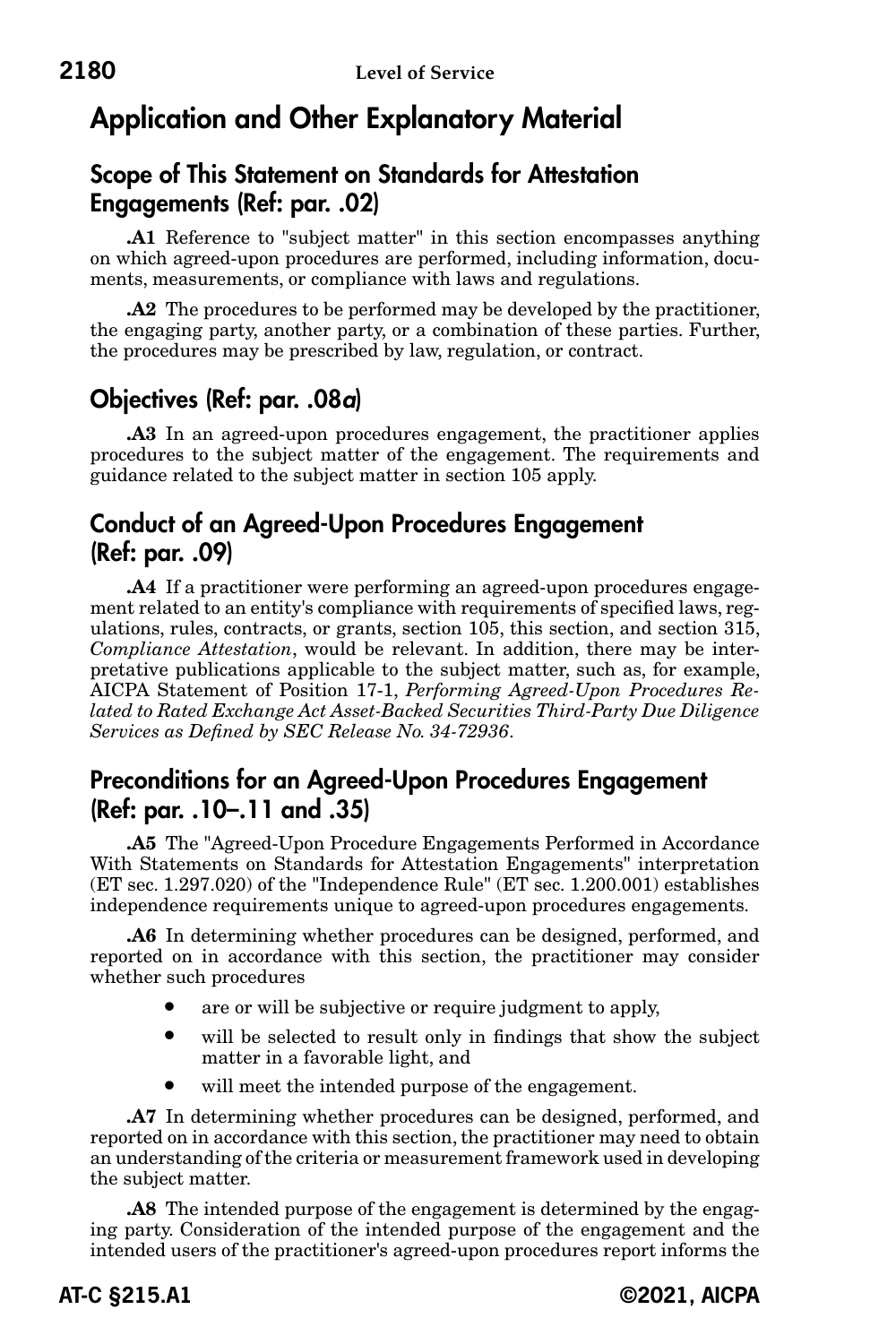practitioner's professional judgment about whether it is practical or necessary to obtain the agreement of those intended users and whether to restrict the use of the report as discussed in paragraphs .35–.36.

**.A9** The engagement may be required by law, regulation, or contract or may arise as a result of a request by a third party or the engaging party's intent to provide information to a broad class of users, such as customers.

**.A10** The restriction to specified parties may or may not include parties that have agreed to the procedures and acknowledged that the procedures performed are appropriate for their purposes.

**.A11** Law or regulation may require an agreed-upon procedures engagement to be performed (for example, to demonstrate compliance with requirements of specific laws or regulations). Further, the procedures to be performed may be prescribed by law, regulation, or contract. Regulatory expectations may also be set out as part of a regulatory audit or communications or requests from regulators. Law or regulation may prescribe the nature, timing, and extent of the procedures to be performed and, in some cases, the way the procedures or findings are to be described in the practitioner's report. In other circumstances, law or regulation may prescribe only the nature of the procedures to be performed or may use terms that are unclear about whether an agreed-upon procedures engagement is an acceptable service (for example, terms requiring an audit, review, examination, validation, or certification).

**.A12** Based on the practitioner's understanding with the engaging party, the practitioner may consider it necessary to request a regulator to agree to the procedures and acknowledge that the procedures performed are appropriate for their purposes.

**.A13** A contract may require an agreed-upon procedures engagement to be performed. Given that the procedures are being performed to satisfy the obligations or expectations of the parties to the contract, unless the procedures, or a detailed description of the nature of the procedures, are included in the contract, all users of the practitioner's agreed-upon procedures report ordinarily would agree to the procedures and acknowledge that the procedures performed are appropriate for their purposes.

**.A14** For example, a practitioner may be engaged to perform procedures relating to a securitization transaction. In such circumstances, the practitioner and engaging party may identify other parties, such as underwriters, to request to agree to the procedures and acknowledge that the procedures performed are appropriate for their purposes.

**.A15** Nothing precludes the practitioner and engaging party from agreeing to the type of communication or acknowledgment to be used to obtain the agreement and acknowledgment of parties other than the engaging party that the procedures performed are appropriate for their purposes and who would make the communication. If the practitioner intends to communicate directly with a party other than the engaging party, the rules regarding confidential information as set forth in the AICPA Code of Professional Conduct apply.

## **Agreeing on the Terms of the Engagement (Ref: par. .14–.15)**

**.A16** It is in the interests of both the engaging party and the practitioner to document the agreed-upon terms of the engagement before the commencement of the engagement to help avoid misunderstandings. The form and content of the engagement letter or other suitable form of written agreement will vary with the engagement circumstances.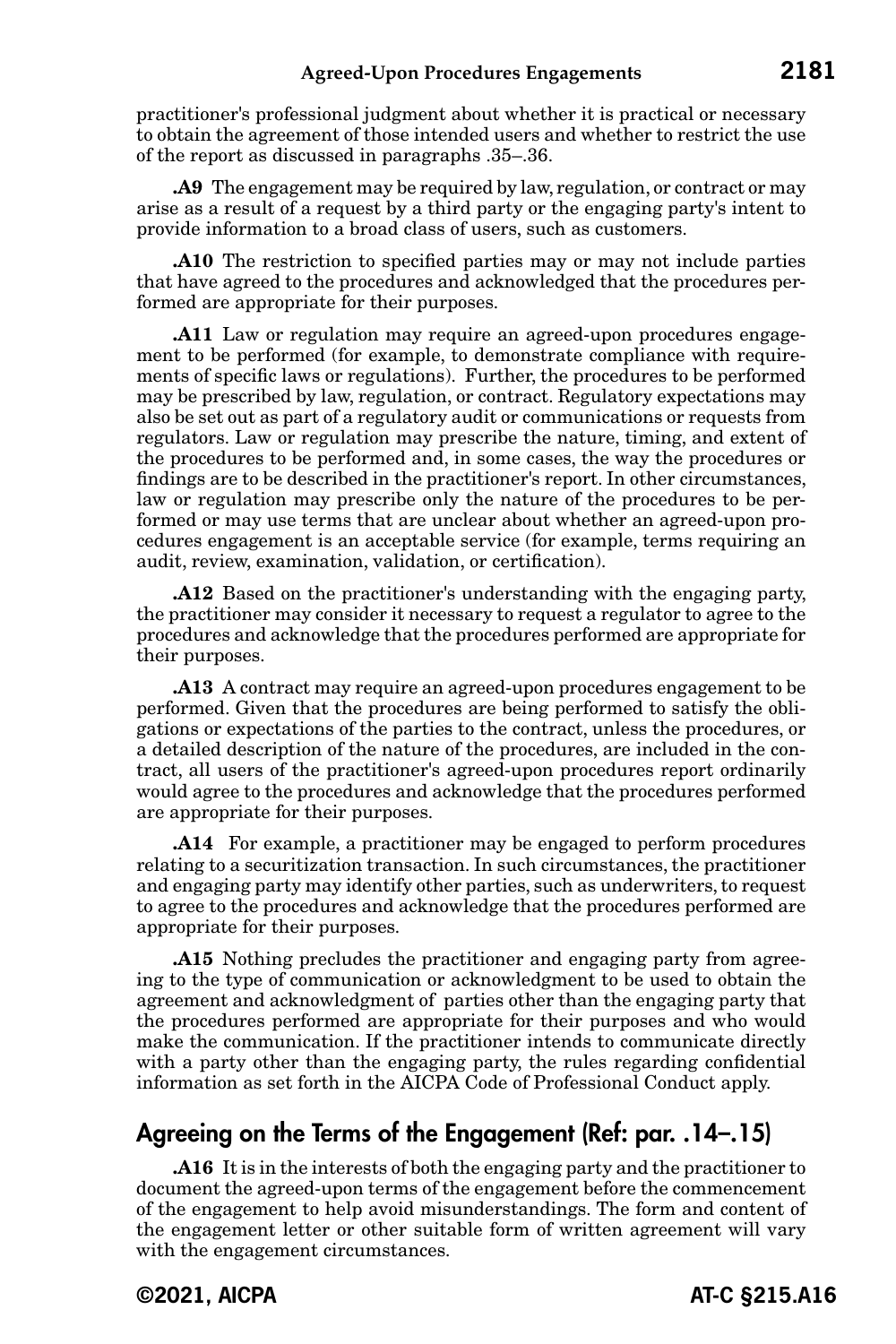**A17** The responsibility of the practitioner is to carry out the procedures and report the findings in accordance with the attestation standards. The practitioner assumes the risk that misapplication of the procedures may result in inappropriate findings being reported. Furthermore, the practitioner assumes the risk that appropriate findings may not be reported or may be reported inaccurately. The practitioner's risks can be reduced through adequate planning and supervision and due professional care in performing the procedures, accumulating the findings, and preparing the practitioner's report.

**.A18** The practitioner has no responsibility to determine the differences between the procedures to be performed and the procedures that the practitioner would have determined to be necessary had the practitioner been engaged to perform another form of attestation engagement. The procedures that the practitioner performs pursuant to an agreed-upon procedures engagement may be more or less extensive than the procedures that the practitioner would determine to be necessary had the practitioner been engaged to perform another form of engagement.

**.A19** There may be circumstances in which the party responsible for the subject matter is not a party to the engagement. For example, the practitioner may be engaged to perform procedures with respect to benchmarking certain information in which multiple entities may be responsible for certain aspects of the information, or the information may be publicly available, such as subject matter that appears on the internet or in a public building, such as a grocery or retail store. If the practitioner is engaged to benchmark the prices of 10 products at 3 different stores on a certain date, each of the stores may be responsible for the source of the subject matter and the price that is published on the shelf.

**.A20** If the procedures are prescribed or otherwise developed by parties other than the practitioner, the agreed-upon terms of the engagement may include the procedures to be performed.

### **Procedures to Be Performed (Ref: par. .16–.17 and .25)**

**.A21** Mere reading of specified information about the subject matter does not constitute a procedure sufficient to permit a practitioner to report on the results of applying procedures.

**.A22** Examples of appropriate procedures include the following:

- Inspection of specified documents evidencing certain types of transactions or detailed attributes thereof
- Confirmation of specific information with third parties
- Comparison of documents, schedules, or analyses with certain specified attributes
- Performance of specific procedures on work performed by others
- Performance of mathematical computations

**.A23** Examples of inappropriate procedures include the following:

- Mere reading of the work performed by others solely to describe their findings
- Evaluating the competency or objectivity of another party
- Obtaining an understanding about a particular subject

**AT-C §215.A17 ©2021, AICPA**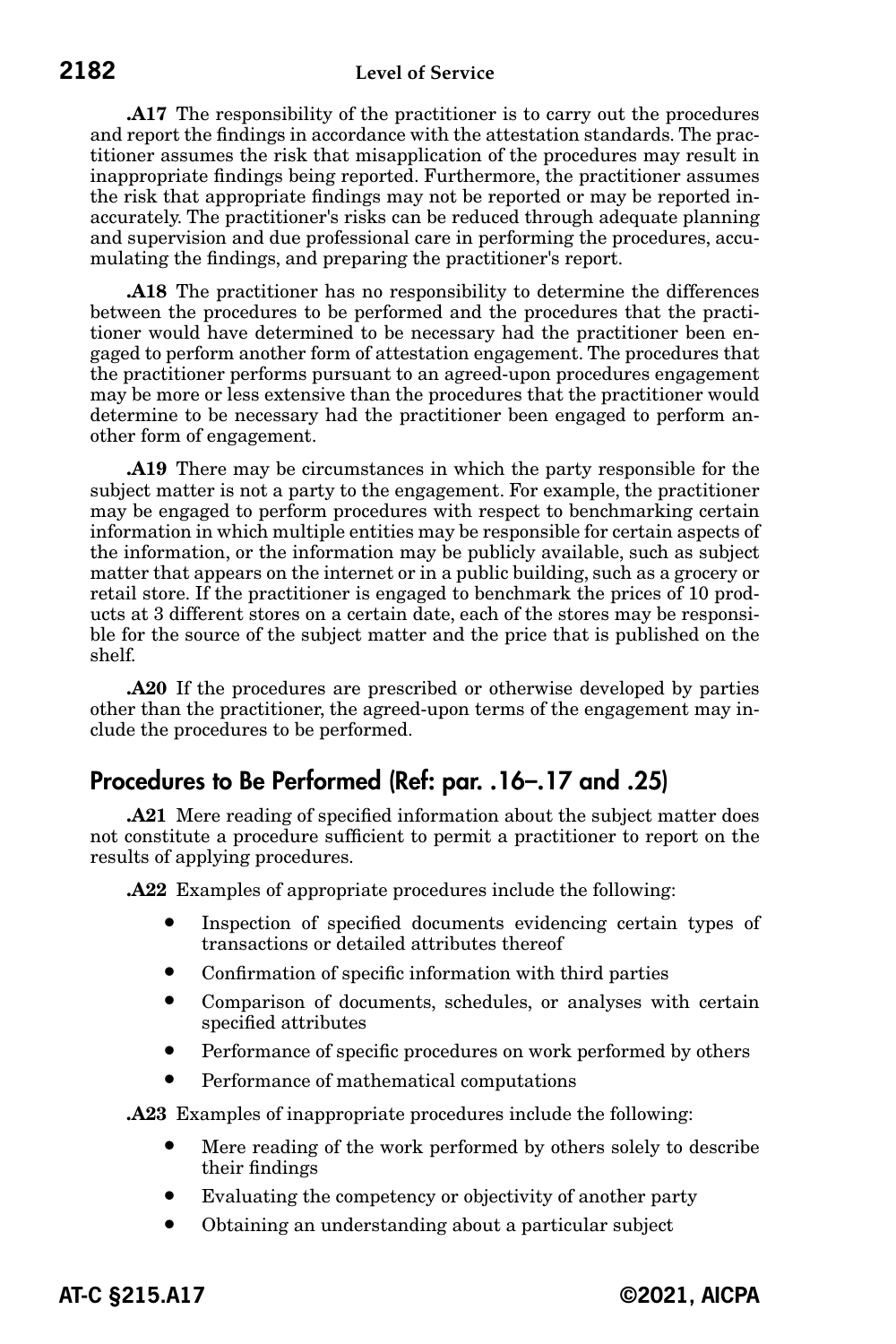• Interpreting documents outside the scope of the practitioner's professional expertise

**.A24** If the practitioner selects a sample, stating the size of the sample and how the sample was selected contributes to the specificity of the description of procedures performed (for example, 50 items starting at the 8th item and selecting every 15th item thereafter or invoices issued from May 1 to July 31, 20XX).

**.A25** In certain circumstances, it may be appropriate for a planned procedure to be modified because the results of applying the procedure indicate that the procedure was not appropriately designed, and the findings would be inconsistent with the intended purpose of the engagement. However, any revisions to the descriptions of procedures performed or findings that are intended to mislead users would be inappropriate.

**.A26** Examples of other information the practitioner may include are the date the procedure was performed and the sources of information used in performing the procedure.

**.A27** To avoid vague or ambiguous language, the procedures to be performed are characterized by the action to be taken at a level of specificity sufficient for a reader to understand the nature and extent of the procedures performed. Examples of descriptions of acceptable actions are as follows:

- Inspect
- Confirm
- Compare
- Agree
- Trace
- Inquire
- Recalculate
- Observe
- Mathematically check

Conversely, the following descriptions of actions (unless defined to indicate the nature, timing, and extent of the procedures associated with these actions) generally are not acceptable because they are not sufficiently precise or have an uncertain meaning:

- Note
- Review
- General review
- Limited review
- Evaluate
- Analyze
- Check
- Test
- **Interpret**
- **Verify**
- Examine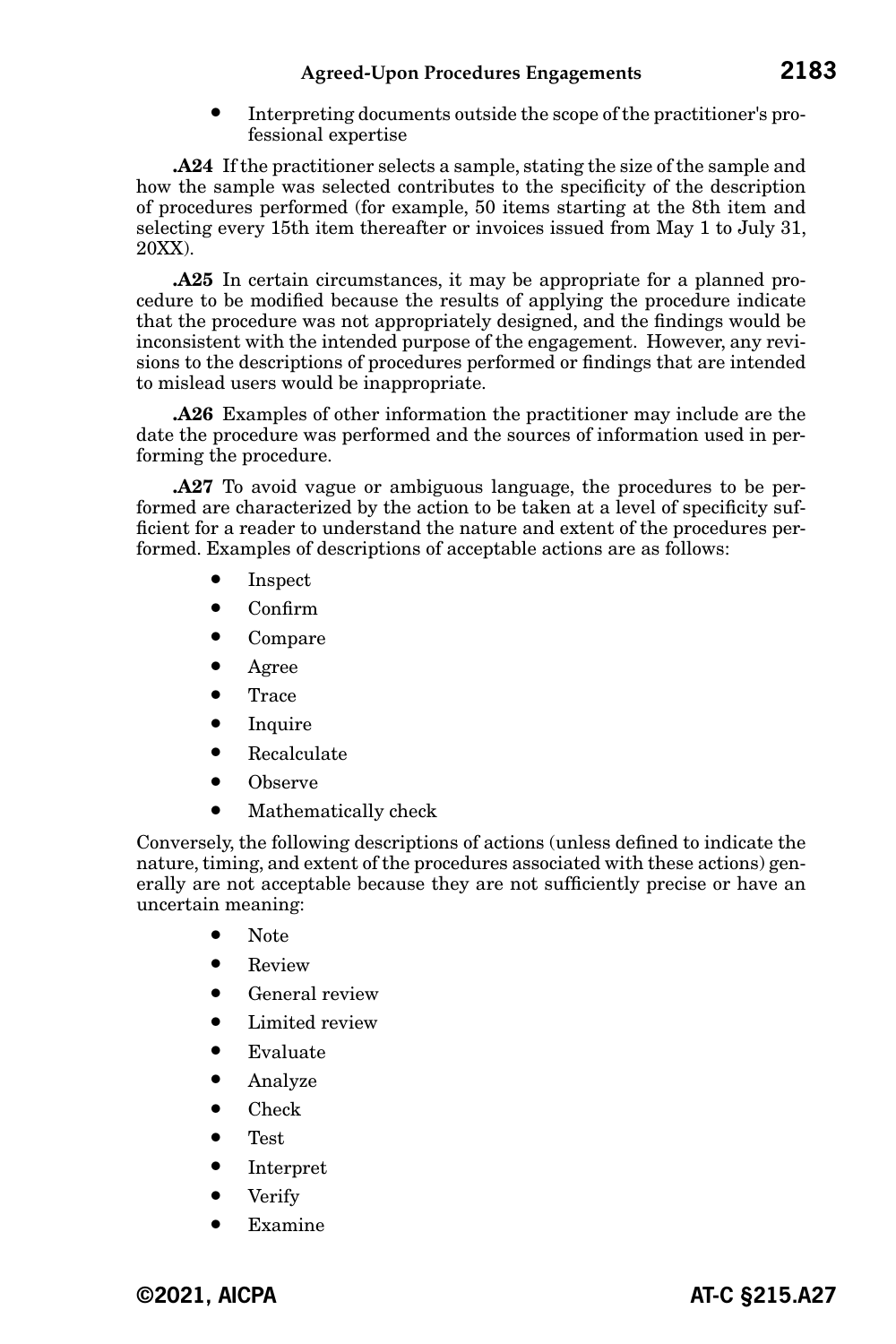## **Using the Work of a Practitioner's External Specialist (Ref: par. .19)**

**.A28** The practitioner's education and experience enable the practitioner to be knowledgeable about business matters in general, but the practitioner is not expected to have the expertise of a person trained for or qualified to engage in the practice of another profession or occupation. In certain circumstances, it may be appropriate to involve a practitioner's external specialist to assist the practitioner in the performance of one or more procedures. The following are examples of such circumstances:

- An attorney who helps with the interpretation of legal terminology in laws, regulations, rules, contracts, or grants
- A medical specialist who assists with understanding the characteristics of diagnosis codes documented in patient medical records
- An environmental engineer who assists with the interpretation of environmental remedial action regulatory directives that may affect the procedures applied to an environmental liabilities account in a financial statement
- A geologist who helps distinguish between the physical characteristics of a generic minerals group related to information to which the procedures are applied

**.A29** The agreement regarding the involvement of a practitioner's external specialist may be reached when agreeing upon the terms of the engagement or as part of obtaining the engaging party's agreement to the procedures and acknowledgment that the procedures performed are appropriate for the intended purpose of the engagement.

**.A30** A practitioner may apply procedures to the report or work product of a practitioner's external specialist that does not constitute assistance by the external specialist to the practitioner in an agreed-upon procedures engagement. For example, the practitioner may reference information contained in a report of a practitioner's external specialist in describing a procedure. However, it is inappropriate for the practitioner to merely read the external specialist's report solely to describe or repeat the findings or to take responsibility for all or a portion of any procedures performed by a practitioner's external specialist or the external specialist's work product.

## **Using the Work of Internal Auditors or Other Practitioners (Ref: par. .21)**

**.A31** Internal auditors may prepare schedules and accumulate data or provide other information for the practitioner's use in performing the procedures. Also, internal auditors may perform and report separately on procedures that they have carried out. Such procedures may be similar to those that a practitioner may perform under this section.

**.A32** A practitioner may perform procedures on information documented in the working papers of internal auditors. For example, the practitioner may do the following:

- Repeat all or some of the procedures
- Determine whether the internal auditors' documentation indicates procedures performed and whether the findings documented are presented in a report by the internal auditors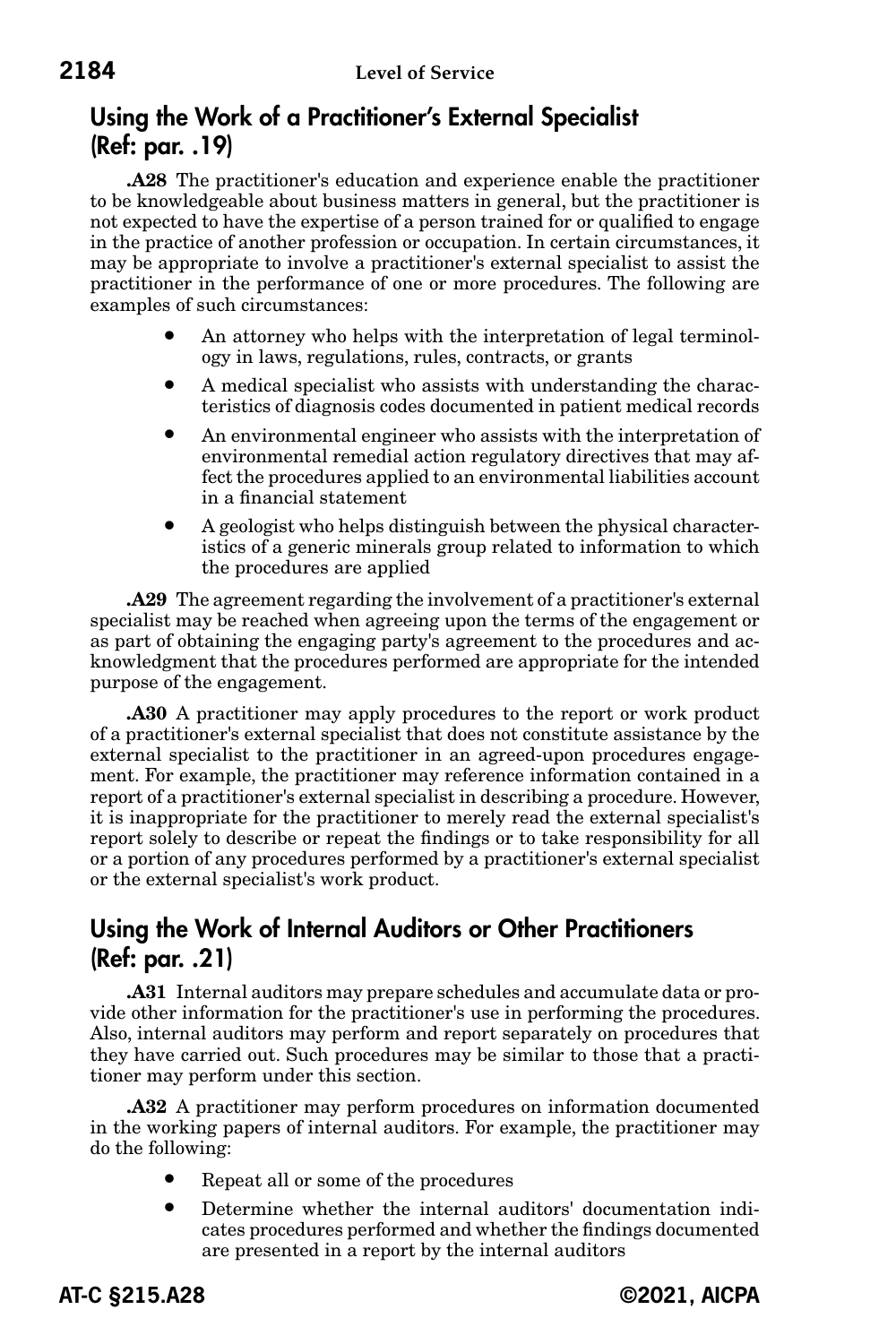**.A33** It is inappropriate for the practitioner to do the following:

- Merely read the internal auditors' report solely to describe or repeat their findings
- Take responsibility for all or a portion of any procedures performed by internal auditors by reporting those findings as the practitioner's own
- Report in any manner that implies shared responsibility for the procedures with the internal auditors

## **Appropriateness of the Procedures Performed (Ref: par. .22 and .27)**

**.A34** The practitioner's communication with the engaging party enables the engaging party, if not already aware, to be made aware of the specific procedures performed and affords the engaging party an opportunity to suggest alternative or additional procedures that the engaging party may feel are appropriate in order to meet the intended purpose of the engagement.

**.A35** The written agreement of the procedures and acknowledgment that the procedures performed are appropriate for the intended purpose of the engagement may be documented in the engagement letter, an addendum to the engagement letter, a representation letter, or some other form of written communication.

## **Findings (Ref: par. .11***d***, .15***n***, and .24–.26)**

**.A36** *Findings* are the factual results of procedures performed. Findings are capable of being objectively verified and objectively described, which means that procedures to be applied to the subject matter are expected to result in reasonably consistent findings. Accordingly, findings exclude opinions or conclusions in any form as well as any recommendations that the practitioner may make.

**.A37** A threshold for reporting exceptions does not apply to findings reported in an agreed-upon procedures engagement unless such threshold is established by the engaging party. An example of language that describes a threshold for reporting exceptions is as follows: "For purposes of performing these procedures, no exceptions were reported for differences of \$1,000 or less resulting solely from the rounding of amounts disclosed."

**.A38** To avoid vague or ambiguous language, the findings are described at a level of specificity sufficient for a user to understand the nature, timing, and extent of the procedures and findings.

**.A39** If, in the practitioner's judgment, certain terms are potentially uncertain in meaning, the practitioner may consider whether a glossary is appropriate in the circumstances.

**.A40** An example of language that should not be used in reporting findings is as follows:

Nothing came to our attention that caused us to believe that the subject matter is not in accordance with (or based on) the criteria, in all material respects.

**.A41** The following table provides examples of appropriate and inappropriate descriptions of findings resulting from the application of certain procedures.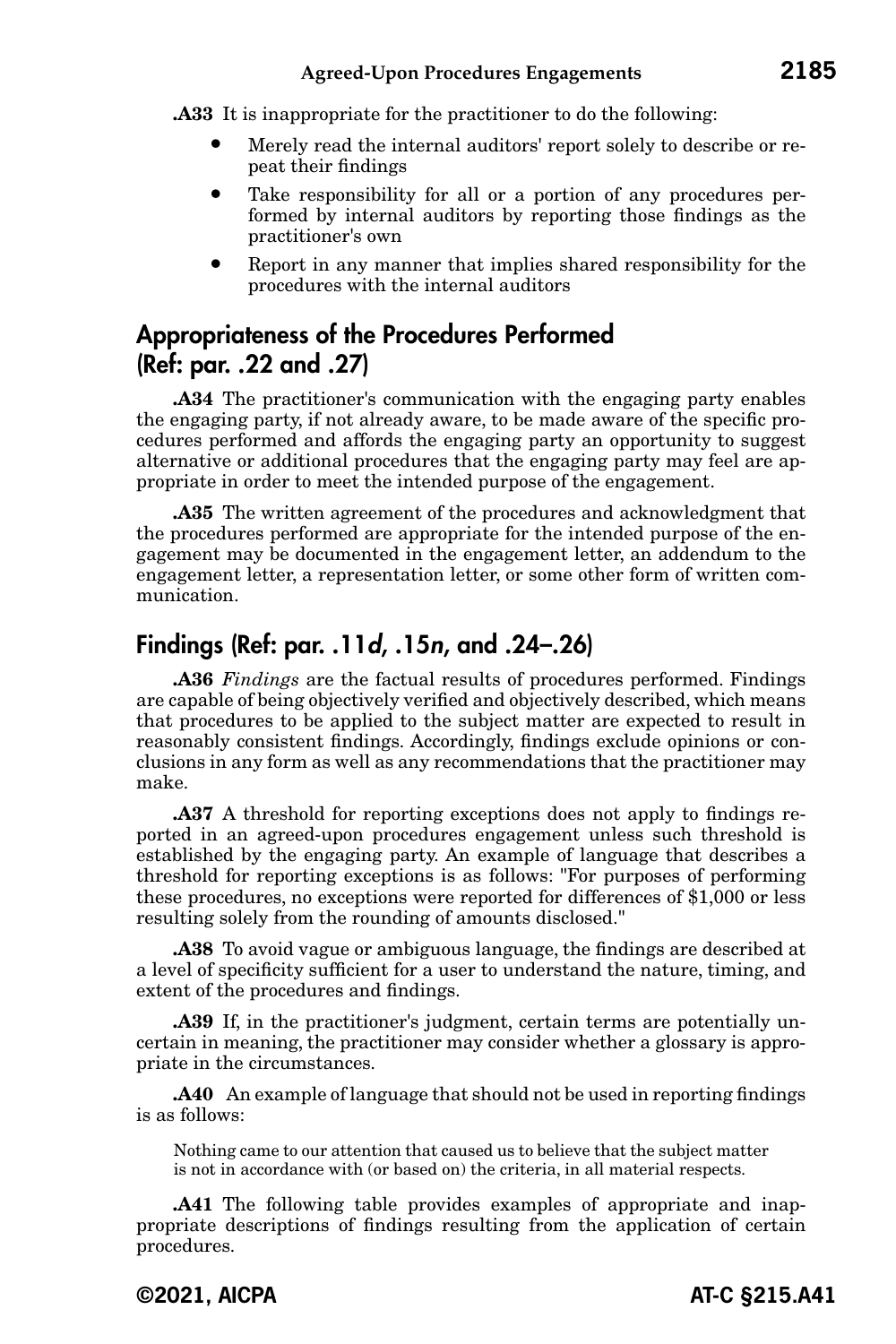| Appropriate<br><b>Procedures</b>                                                                                                                                                                                                                                                            | Appropriate<br><b>Description of</b><br><b>Findings</b>                                                                                                                                                                           | <i>Inappropriate</i><br><b>Description of</b><br><b>Findings</b>                                                                        |  |  |
|---------------------------------------------------------------------------------------------------------------------------------------------------------------------------------------------------------------------------------------------------------------------------------------------|-----------------------------------------------------------------------------------------------------------------------------------------------------------------------------------------------------------------------------------|-----------------------------------------------------------------------------------------------------------------------------------------|--|--|
| Inspect the shipment<br>dates for a sample<br>(agreed-upon) of<br>specified shipping<br>documents and<br>determine whether any<br>such dates were<br>subsequent to [ <i>date</i> ].                                                                                                         | No shipment dates<br>shown on the sample of<br>shipping documents<br>were subsequent to<br>[date].                                                                                                                                | Nothing came to my<br>attention as a result<br>of applying that<br>procedure.                                                           |  |  |
| Recalculate the number<br>of blocks of streets<br>paved during the year<br>ended [date], shown on<br>contractors' certificates<br>of project completion;<br>compare the resultant<br>number to the number<br>in an identified chart of<br>performance statistics<br>as of [ <i>date</i> ].  | The number of blocks of<br>streets paved in the<br>chart of performance<br>statistics was Y blocks<br>more than the number<br>calculated from the<br>contractors' certificates<br>of project completion.                          | The number of blocks of<br>streets paved<br>approximated the<br>number of blocks<br>included in the chart of<br>performance statistics. |  |  |
| Recalculate the rate of<br>return on a specified<br>investment (according<br>to an agreed-upon<br>formula) and determine<br>whether the resultant<br>percentage agrees to<br>the percentage in an<br>identified schedule.                                                                   | No exceptions were<br>found as a result of<br>applying the procedure.                                                                                                                                                             | The resultant<br>percentage<br>approximated the<br>predetermined<br>percentage in the<br>identified schedule.                           |  |  |
| Inspect the quality<br>standards classification<br>codes in identified<br>performance test<br>documents for products<br>produced during<br>[specified period];<br>compare such codes to<br>those shown in the<br>[identified] computer<br>printout for [specified]<br>period] as of [date]. | All classification codes<br>inspected in the<br>identified documents<br>were the same as those<br>shown in the computer<br>printout, except for the<br>following:<br>[List all exceptions.]                                       | All classification codes<br>appeared to comply<br>with such performance<br>documents.                                                   |  |  |
| Trace all outstanding<br>checks appearing on a<br>bank reconciliation as<br>of [date] to checks<br>cleared in the bank<br>statement of the<br>subsequent month.                                                                                                                             | All outstanding checks<br>appearing on the bank<br>reconciliation were<br>traced to the list of<br>cleared checks in the<br>subsequent month's<br>bank statement, except<br>for the following:<br>[ <i>List all exceptions.</i> ] | Nothing came to my<br>attention as a result of<br>applying the procedure.                                                               |  |  |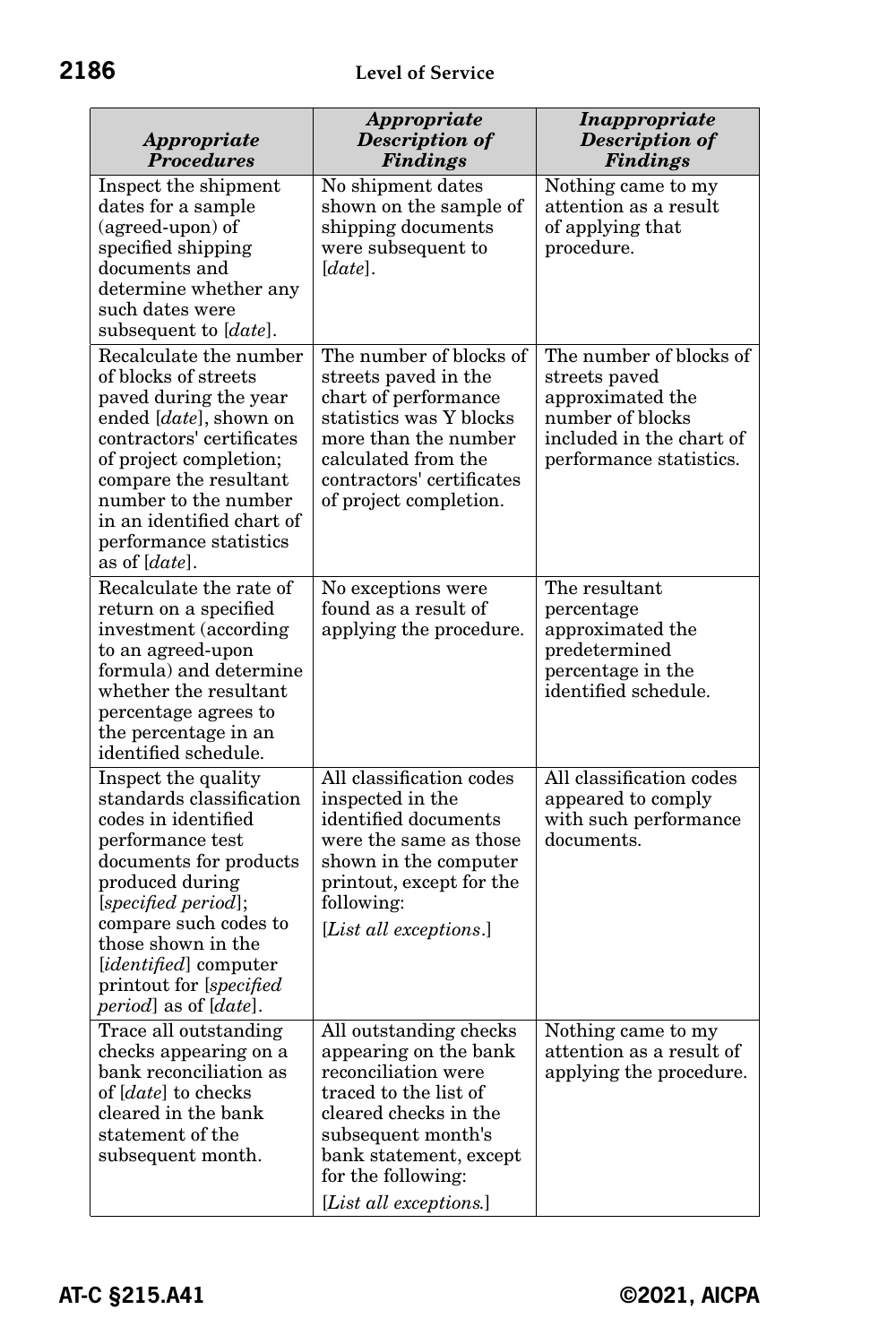| Appropriate<br><b>Procedures</b>                                                                                                                                                                                                                                                                                                                                                                                                                                  | Appropriate<br><b>Description of</b><br><b>Findings</b>                                                                                                                                                                                                                                                                                                                | <i>Inappropriate</i><br><b>Description of</b><br><b>Findings</b>                                                                                                                                                                                                                                                                   |
|-------------------------------------------------------------------------------------------------------------------------------------------------------------------------------------------------------------------------------------------------------------------------------------------------------------------------------------------------------------------------------------------------------------------------------------------------------------------|------------------------------------------------------------------------------------------------------------------------------------------------------------------------------------------------------------------------------------------------------------------------------------------------------------------------------------------------------------------------|------------------------------------------------------------------------------------------------------------------------------------------------------------------------------------------------------------------------------------------------------------------------------------------------------------------------------------|
| Compare the amounts<br>of the invoices included<br>in the "over 90 days"<br>column shown in an<br>identified schedule of<br>aged accounts<br>receivable of a specific<br>customer as of [ <i>date</i> ] to<br>the amount and invoice<br>date shown on the<br>corresponding<br>outstanding invoice.<br>Determine whether<br>the dates on the<br>corresponding<br>outstanding invoices<br>precede the date<br>indicated on the<br>schedule by more than<br>90 days. | All outstanding invoice<br>amounts agreed with<br>the amounts shown on<br>the schedule in the<br>"over 90 days" column,<br>and the dates shown<br>on such outstanding<br>invoices preceded the<br>date indicated on the<br>schedule by more than<br>90 days.                                                                                                           | The outstanding invoice<br>amounts agreed within<br>approximation of the<br>amounts shown on the<br>schedule in the "over<br>90 days" column, and<br>nothing came to our<br>attention that the dates<br>shown on such<br>outstanding invoices<br>did not precede the date<br>indicated on the<br>schedule by more than<br>90 days. |
| Obtain from XYZ<br>Company [ <i>personnel</i> ]<br>specified by<br><i>management</i> , the<br><i>datel</i> bank<br>reconciliations. Confirm<br>with the bank the cash<br>on deposit as of [ <i>date</i> ].<br>Compare the balance<br>confirmed by the<br>bank to the amount<br>shown on the bank<br>reconciliations.                                                                                                                                              | Obtained from XYZ<br>Company [ <i>personnel</i> ]<br>specified by<br><i>management</i> , the<br><i>datel</i> bank<br>reconciliations.<br>Obtained bank<br>confirmations of the<br>cash on deposit as of<br>[ <i>date</i> ]. Compared the<br>balance confirmed by<br>the bank to the amount<br>shown on the bank<br>reconciliations.<br>[ <i>List all exceptions.</i> ] | No exceptions were<br>identified in the<br>confirmations received.<br>and nothing came to<br>our attention as a<br>result of applying the<br>procedures.                                                                                                                                                                           |

**.A42** When a procedure is written in sufficient detail, the finding may be very brief because the practitioner does not need to repeat the procedure in describing the result. When there are no exceptions, common descriptions of results are the following:

- No exceptions were noted.
- No exceptions were [*noted/found/identified*] as a result of applying the procedure.

It is acceptable to repeat part of the procedure in the finding, such as in the following examples:

- No shipment dates shown on the sample of shipping documents were subsequent to [*date*].
- All outstanding invoice numbers, dates, and amounts agreed with the corresponding fields on the "over 90 days" column of the schedule.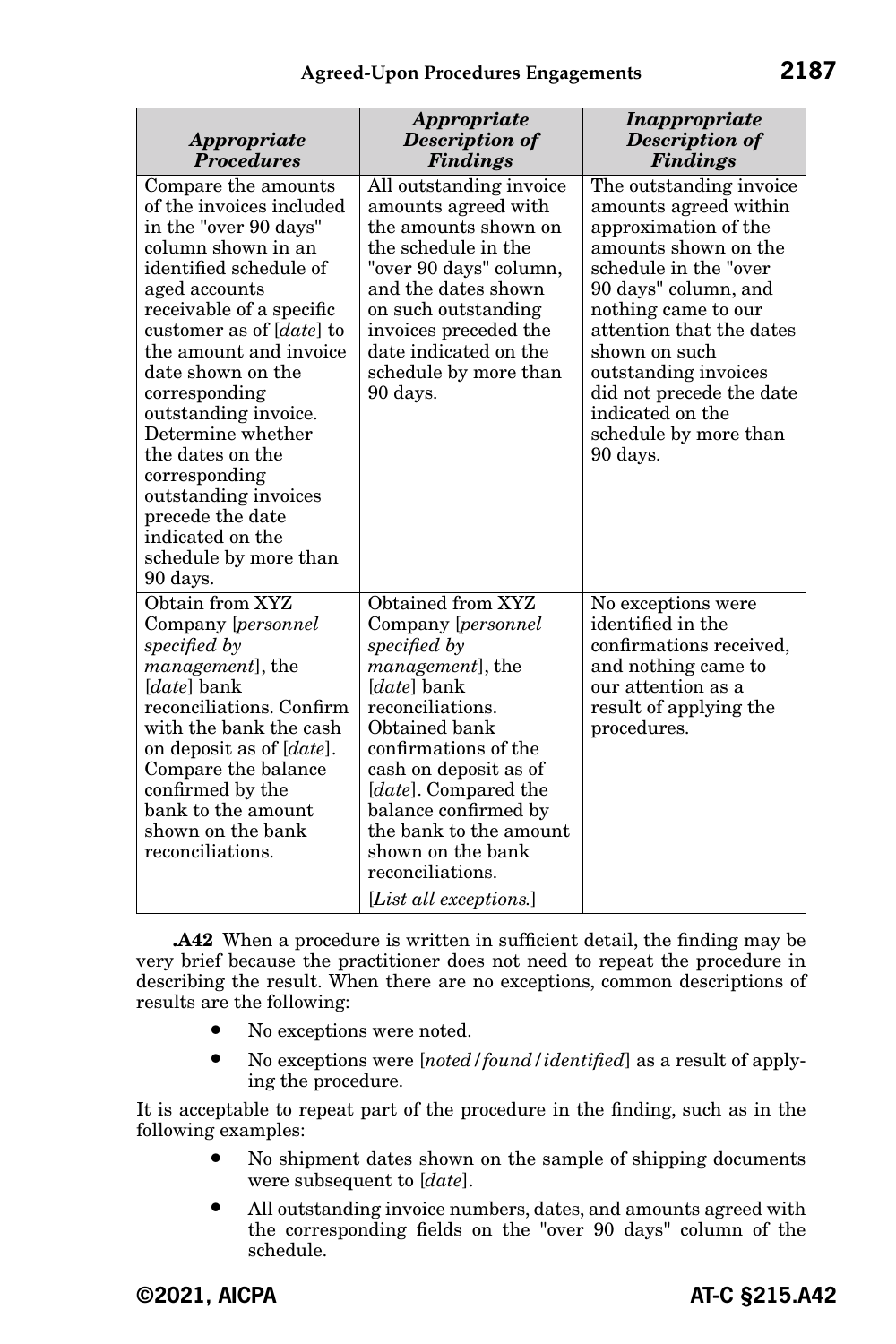If the practitioner identifies exceptions in applying the procedures, the report states them and provides some detail about the item or items involved, such as in the following examples:

- We found 14 out of the 15 items to be in agreement; the address on one item on the schedule did not agree to the [*source document*].
- The amount recalculated as a result of performing the procedure was \$XXX, which did not agree with the amount of \$YYYY on the [*describe supporting document*].
- Of the 30 selections made, two [*insert attribute, such as amounts, dates, names*] did not agree from the [*describe the supporting documentation*] to the [*describe the supporting documentation*].

A finding written to appear to be a fact or a conclusion would not be appropriate, such as in the following examples:

- A result stating, "We determined the current ratio of X Company at December 31, 20X4, was 2:1," could be considered a fact and is not appropriate. An appropriate description of the result could be stated as, "We recalculated the current ratio of X Company at December 31, 20X4, as 2:1."
- A result stating, "We have [*observed/found/determined*] the net sales of X Company for the year 20X4 were \$X," could be considered a fact and is not appropriate. An appropriate description of the result could be stated as, "We recalculated the net sales of X Company for the year 20X4 based on totaling the list of invoices in the sales journal as \$X."

Additionally, terms that might be construed as communicating assurance such as *reasonable* or *adequate*, or that the results of applying the procedure were *close enough* — would not be appropriate. For example, it is inappropriate to state the following:

- The [*number of blocks of streets paved*] per the [*supporting documentation*] approximated the [*number of blocks of streets paved*] included in the chart of performance statistics for the year ended [*date*].
- All [*classification codes*] appear to comply with the requirements in the contract.

Terms such as *minor*, *immaterial*, *material*, or *significant*, unless the measures of relevance comprehended by such terms are clearly defined in both the engagement letter and the practitioner's report, are not appropriate for use in expressing results of procedures. It is also inappropriate to word a finding to convey negative assurance. For example, it is inappropriate to state the following:

- Nothing came to our attention as a result of applying the procedure.
- Nothing came to our attention that caused us to believe that [*the subject matter*] is not presented in accordance with [*the criteria*].

## **Written Representations (Ref: par. .27)**

**.A43** Written confirmation of oral representations reduces the possibility of misunderstandings between the practitioner and the engaging party. The person from whom the practitioner requests written representations is ordinarily a member of senior management or those charged with governance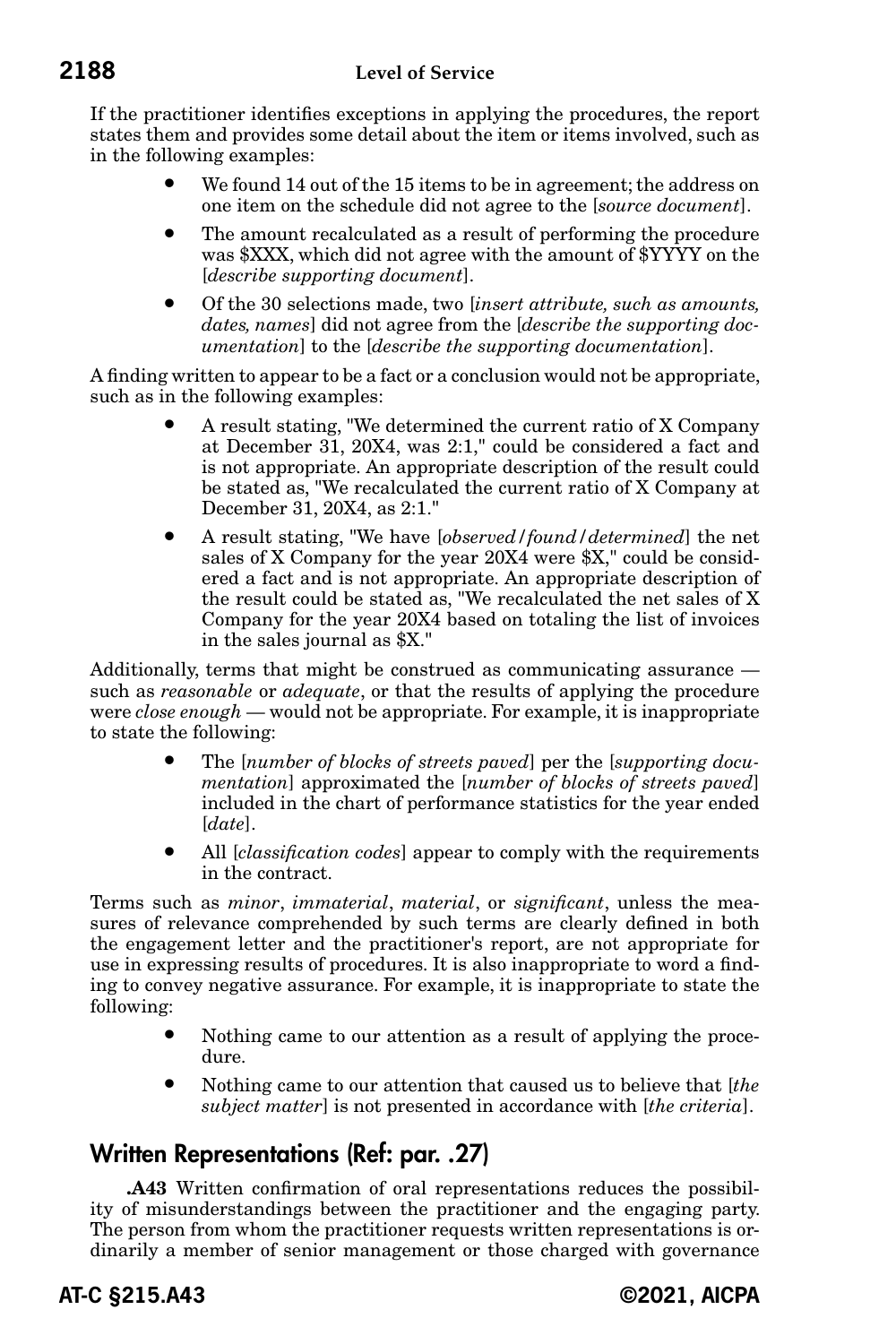depending on, for example, the management and governance structure of the engaging party, which may vary by entity, reflecting influences such as size and ownership characteristics.

## **Requested Written Representations Not Provided or Not Reliable (Ref: par. .30***c***)**

**.A44** Circumstances in which the practitioner may be unable to obtain requested written representations include, for example, when

- the engaging party does not have a relationship with the responsible party, and
- the agreed-upon procedures engagement is undertaken against the wishes of the responsible party, for example, when required by law or regulation.

In these or similar circumstances, the practitioner may need to reconsider whether the responsible party is able to take responsibility for the subject matter.

**.A45** Although it is expected that the practitioner will be able to obtain all the requested written representations from the engaging party and, if applicable, the responsible party pursuant to paragraphs .27–.28, appropriate actions the practitioner might consider in the circumstances described in paragraph .30*c* include the following:

- *a*. Determining the effect on the practitioner's report, including whether to restrict the use of the practitioner's report or whether to disclose in the practitioner's report that the engaging party or the responsible party did not provide one or more of the requested written representations
- *b*. Withdrawing from the engagement

## **Preparing the Practitioner's Report (Ref: par. .25, .31, and .33)**

**.A46** This section does not require a standardized format for reporting on all agreed-upon procedures engagements. Instead, it identifies the basic elements that the report is to include. The report is tailored to the specific engagement circumstances. The practitioner may use headings, separate paragraphs, paragraph numbers, typographical devices (for example, boldface text), and other mechanisms to enhance the clarity and readability of the report.

**.A47** Findings may be misleading, for example, if the responsible party revises the subject matter as a result of initial findings from procedures performed, and the findings to be expressed in the report do not indicate that the subject matter was changed. In such instances, the findings may indicate that the subject matter was revised as a result of initial findings from the procedures performed and that there are no findings with respect to the revised subject matter.

**.A48** Appropriate actions that the practitioner might consider in the circumstances described in paragraph .33 include

- *a*. performing revised procedures,
- *b*. rewording a procedure or a finding, or
- *c*. withdrawing from the engagement.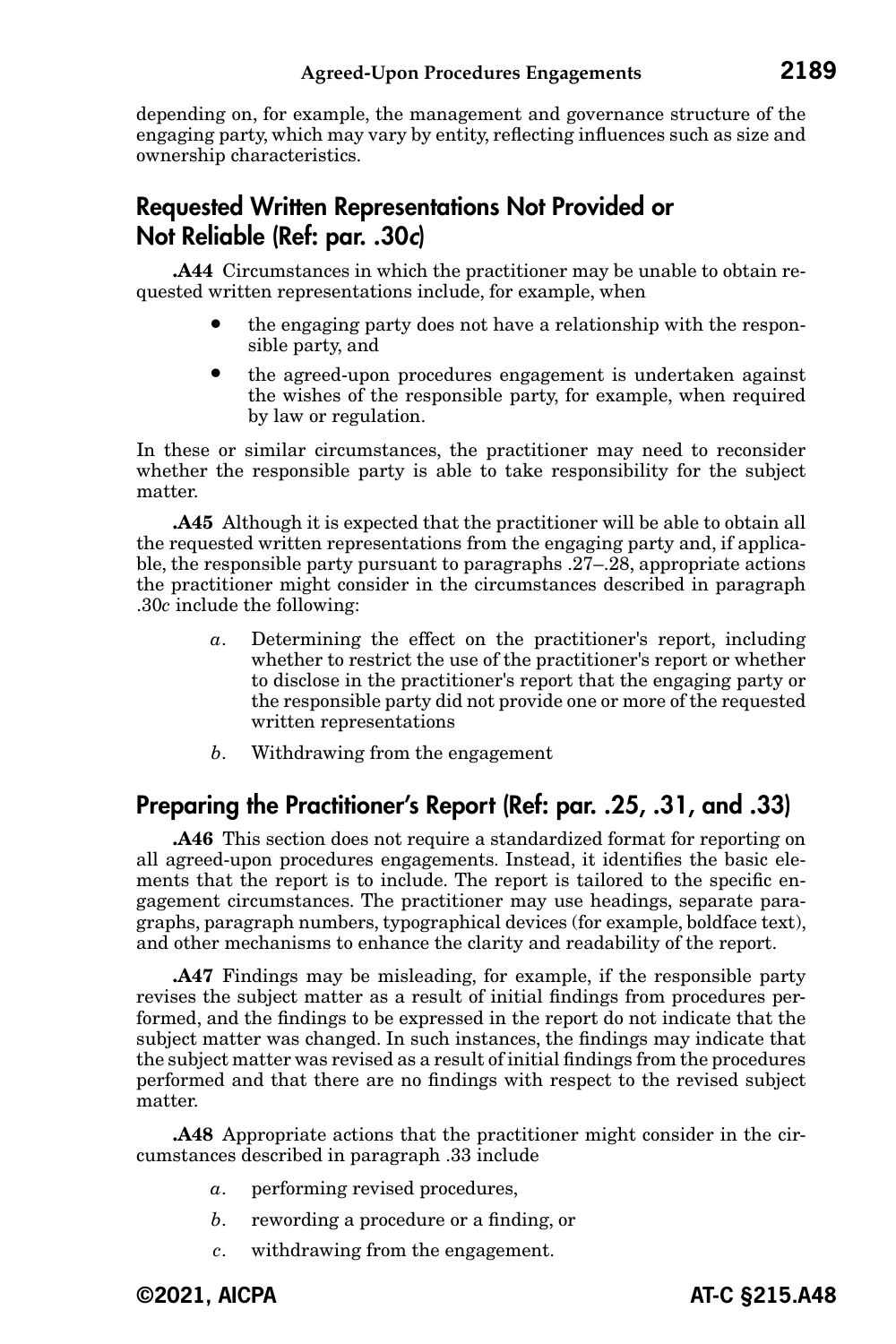## **Content of the Practitioner's Agreed-Upon Procedures Report**

#### *Title (Ref: par. .34a)*

**.A49** A title indicating that the practitioner's report is the report of an independent practitioner (for example, "Independent Practitioner's Report," "Report of Independent Certified Public Accountant," or "Independent Accountant's Report") affirms that the practitioner has met all the relevant ethical requirements regarding independence and, therefore, distinguishes the independent practitioner's report from reports issued by others.

#### *Identification of the Subject Matter to Which the Procedures Have Been Applied (Ref: par. .34d)*

**.A50** In identifying the subject matter to which the procedures have been applied, the practitioner may describe the criteria or measurement framework used by the responsible party to develop the subject matter. For example, the identification of the subject matter may be "the cash and accounts receivable of XYZ Company as of December 31, 20XX in accordance with accounting principles generally accepted in the United States of America." Including additional information in the practitioner's report, particularly a general-use report, about the criteria or measurement framework used by the responsible party to develop the subject matter may assist users in determining whether the procedures are appropriate for their purposes.

**A51** A practitioner may be asked to apply procedures to more than one subject matter. In these engagements, the practitioner may issue one practitioner's report that refers to all subject matter covered. Section 315 contains an example of language that may be used in the introductory paragraph to address such circumstances.4

#### *Identification of the Responsible Party (Ref: par. .34e)*

**.A52** The following is an example of a statement that the practitioner may include in the practitioner's report when the engaging party is not the responsible party, and identification of the responsible party and its responsibility for the subject matter is based solely on representations received from the engaging party: "In performing our agreed-upon procedures engagement, we have relied solely on representations provided by [*the engaging party*] relating to the responsible party and its responsibility for [*the subject matter*]."

#### *Agreement to and Acknowledgment of the Appropriateness of the Procedures (Ref: par. 34f)*

**.A53** Although not required, the practitioner may consider adding one or more of the following statements to address the risk that a user (particularly of a general-use agreed-upon procedures report) may inappropriately conclude that parties in addition to the engaging party agreed to and acknowledged the appropriateness of the procedures:

- A statement that no other party acknowledged the appropriateness of the procedures
- An identification of any other parties who agreed to and acknowledged the appropriateness of the procedures for their purposes and a statement that these parties have acknowledged that the procedures performed are appropriate for their purposes

<sup>4</sup> Paragraph .A32 of section 315, *Compliance Attestation*.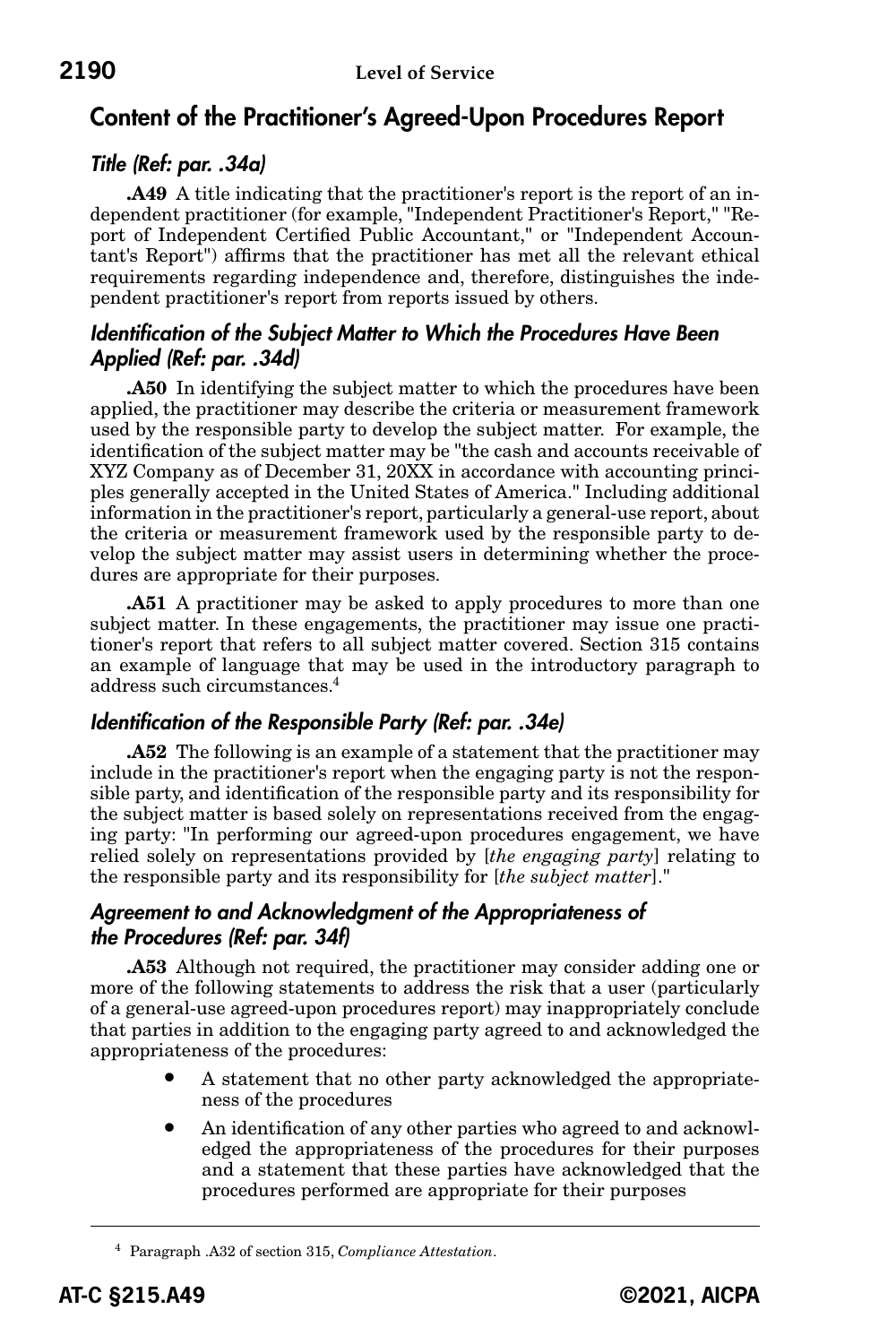• A statement that the procedures are specified in a contract, law, or regulation and a reference to the contract, law, or regulation that clearly indicates that additional parties are parties to the contract, law, or regulation

**.A54** Although not required, the practitioner may make an explicit statement that the practitioner makes no representation regarding the appropriateness of the procedures either for the purpose for which the practitioner's report has been requested or for any other purpose. The practitioner might make this statement to address the risk that a user may conclude that the practitioner represents that the procedures performed are appropriate for the intended purpose of the engagement or for any other purpose.

#### *Description of the Intended Purpose of the Agreed-Upon Procedures Engagement (Ref: par. 34g)*

**.A55** Because the practitioner is precluded from expressing an opinion or conclusion, it would not be appropriate to state that the intended purpose of the engagement was to determine whether the subject matter was prepared or is stated in accordance with specified criteria or that the practitioner performed the engagement to conclude whether the entity complied with specified criteria.

#### *Practitioner's Report Not Suitable for Any Other Purpose (Ref: par. .34h)*

**.A56** The practitioner may advise users regarding inappropriate uses of the practitioner's agreed-upon procedures report. For example, the practitioner may advise that the report is not intended for making investment decisions or for use by potential lenders or investors.

#### *Statement When the Subject Matter Consists of Elements, Accounts, or Items of a Financial Statement (Ref: par. .34o)*

**.A57** If the subject matter consists of elements, accounts, or items of a financial statement, the practitioner's report might, instead, state that the procedures do not constitute an audit (or a review) of financial statements or any part thereof, the objective of which is the expression of an opinion (or conclusion) on the financial statements or a part thereof.

#### *Relevant Ethical Requirements (Ref: par. .34r)*

**.A58** Relevant ethical requirements consist of the AICPA Code of Professional Conduct together with rules of state boards of accountancy and applicable regulatory agencies that are more restrictive. When the Code of Professional Conduct applies, the practitioner's other ethical responsibilities relate to the "Principles of Professional Conduct" (ET sec. 0.300).

**.A59** Relevant ethical requirements may exist in several different sources, such as ethical codes and additional rules and requirements within law and regulation. When independence and other relevant ethical requirements are contained in a limited number of sources, the practitioner may choose to name the relevant sources (for example, the name of the code, rule, or applicable regulation, or *Government Auditing Standards* promulgated by the Comptroller General of the United States) or refer to a term that appropriately describes those sources.

#### *Reservations or Restrictions Concerning Procedures or Findings (Ref: par. .34t)*

**.A60** Examples of reservations or restrictions procedures or findings may include the following: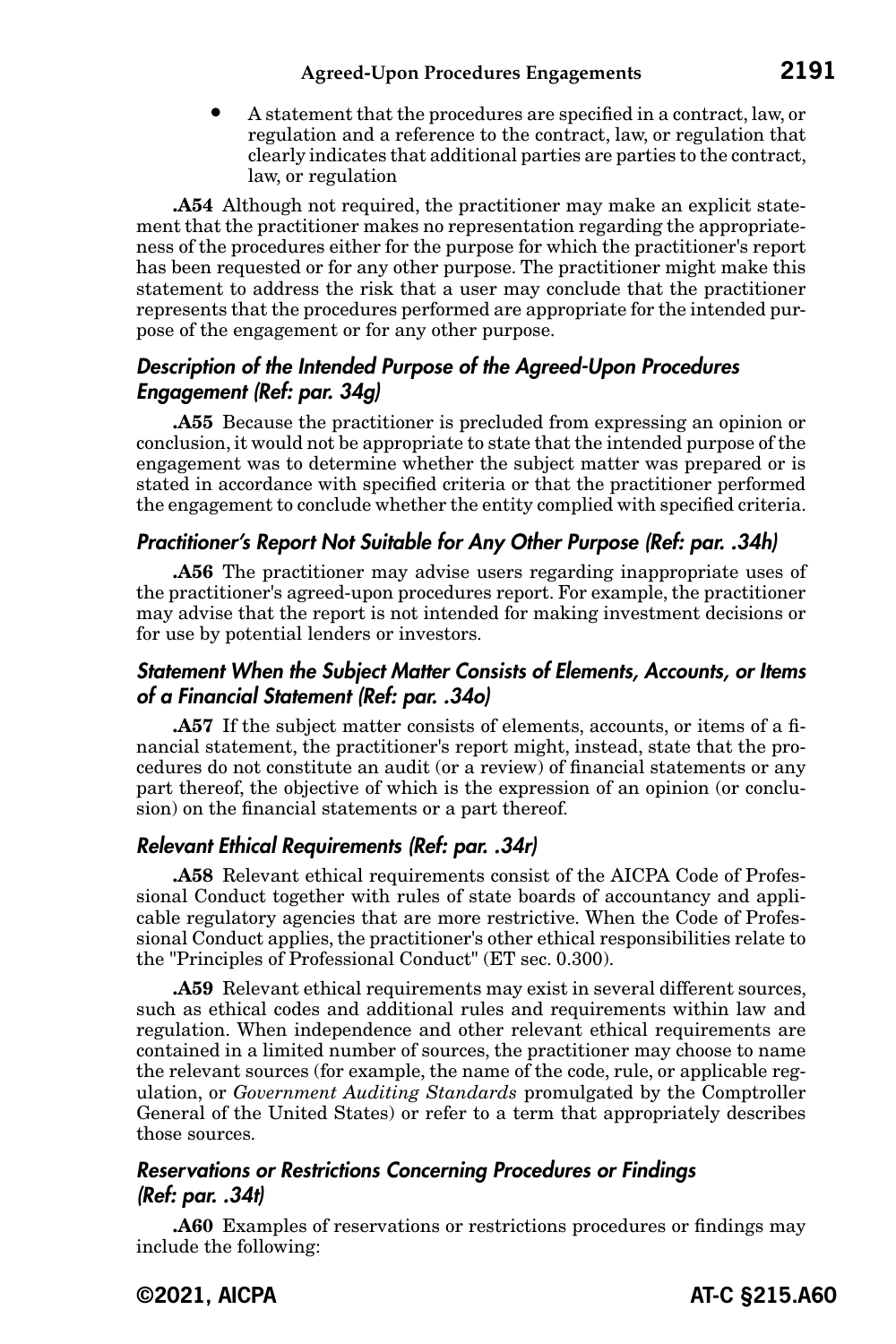- Disclosure of stipulated facts, assumptions, or interpretations (including the source thereof) used in the application of procedures
- Description of the condition of records, controls, or data to which the procedures were applied
- Explanation that the practitioner has no responsibility to update the practitioner's report
- Explanation that the sample may not be representative of the population

## *Signature of the Practitioner (Ref: par. 34u)*

**.A61** In some cases, law or regulation may allow for the use of electronic signatures in the practitioner's report.

**.A62** In certain situations, the practitioner's report may be required by law or regulation to include the personal name and signature of the practitioner, in addition to the practitioner's firm.

**.A63** *Considerations Specific to Governmental Entities*. This section would not preclude a governmental practitioner from including the personal name and signature of the practitioner in the practitioner's report when, in certain situations, the governmental practitioner is required by law or regulation or chooses to do so.

## *Practitioner's Address (Ref: par. .34v)*

**.A64** In the United States, the location of the issuing office is the city and state. In another country, it may be the city and country. The city and state where the practitioner practices may be indicated on letterhead that contains the issuing office's location.

## **Alert That Restricts the Use of the Practitioner's Agreed-Upon Procedures Report (Ref: par. .35–.36)**

**.A65** Based on the circumstances of the engagement, the practitioner may consider it appropriate to include an alert, in a separate paragraph, that restricts the use of the practitioner's agreed-upon procedures report. Examples of situations in which the practitioner, using professional judgment, may decide to include an alert, in a separate paragraph, that restricts the use of the practitioner's agreed-upon procedures report include the following:

- When the engaging party requests that the use of the report be restricted.
- When agreed-upon procedures are performed on compliance with aspects of contractual agreements, the practitioner may determine to restrict the use of the report to the parties to the contract or agreement.
- When agreed-upon procedures are performed to comply with regulatory requirements, the practitioner may determine to restrict the use of the report to the engaging party and the regulator.
- When agreed-upon procedures are performed relating to certain subject matter (for example, subject matter addressed in the AT-C section 300 series), the practitioner may determine to restrict the use of the report to parties that are known to understand the subject matter.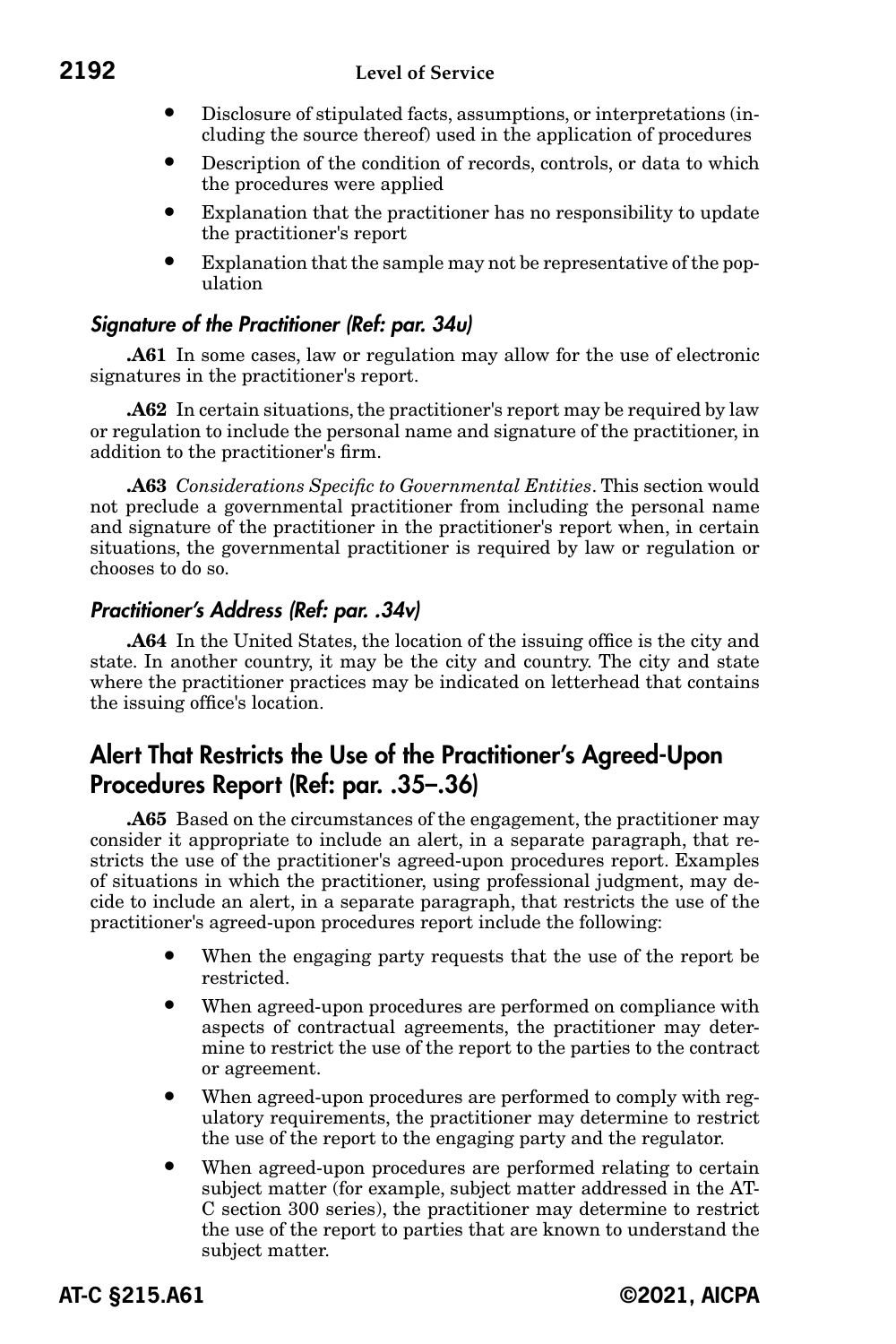- When agreed-upon procedures are performed on subject matter that is intended to be used by or is only available to a limited number of parties, the practitioner may determine to restrict the use of the report to such parties.
- When the procedures that the practitioner is engaged to perform are prescribed and the practitioner does not have the ability to perform or design additional procedures, the practitioner may determine to restrict the use of the report to those parties that prescribed the procedures.

**.A66** A practitioner's report that includes an alert that restricts the use of the report may be included in a document that also contains a practitioner's report that is for general use. The inclusion of the separate restricted-use report does not affect the intended use of the general-use report nor does the inclusion of the general-use report affect the intended use of the restricted-use report. The restricted-use report remains restricted as to use, and the generaluse report continues to be for general use.

**.A67** A practitioner may also issue a single combined practitioner's report that includes (*a*) a practitioner's report that includes an alert that restricts its use and (*b*) a report that is for general use. If these two types of reports are clearly differentiated within the combined report, such as through the use of appropriate headings, the alert that restricts the use of the report may be limited to the report that includes the alert that restricts its use. In such circumstances, the use of the general-use report is not affected.

**.A68** Law or regulation may require that a practitioner's report be made available to the public as a matter of public record.

**.A69** A practitioner is not responsible for controlling, and cannot control, distribution of the practitioner's report after its release. The alert that restricts the use of the practitioner's report is designed to avoid misunderstandings related to the use of the practitioner's report, particularly if the practitioner's report is taken out of the context in which the practitioner's report is intended to be used. A practitioner may consider informing the engaging party or other specified parties that the practitioner's report is not intended for distribution to parties other than those specified in the practitioner's report. The practitioner may, in connection with establishing the terms of the engagement, reach an understanding with the engaging party that the intended use of the practitioner's report will be restricted and may obtain the engaging party's agreement that the engaging party and specified parties will not distribute such practitioner's report to parties other than those identified therein.

**.A70** The practitioner may identify the specified parties by naming them, referring to a list of those parties, or identifying the class of parties, for example, "all customers of XYZ Company during some or all of the period January 1, 20XX, to December 31, 20XX." The method of identifying the specified parties is determined by the practitioner.

## **Adding Other Specified Parties After the Release of the Practitioner's Report (Ref: par. .37)**

**.A71** When the practitioner is requested to add an additional specified party, the practitioner may agree to add the additional specified party based on the practitioner's consideration of factors such as the identity of the other parties and the intended use of the practitioner's report. The practitioner is not required to reissue the report to identify the additional specified party in the alert that restricts the use of the report, or if applicable, indicate that the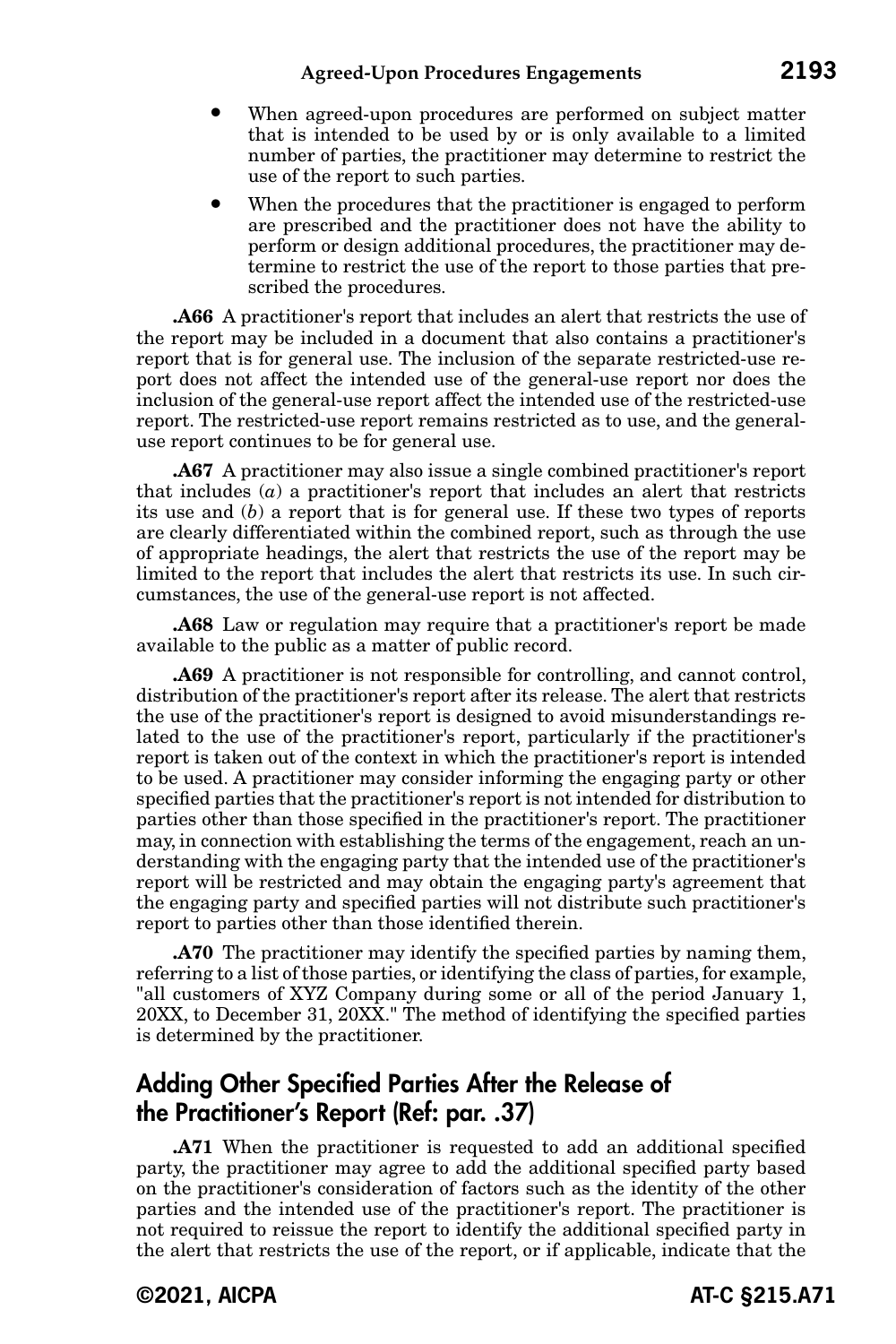additional specified party agreed to the procedures and acknowledged that the procedures performed are appropriate for their purposes. If the practitioner's report is reissued, the practitioner is not required to change the date of the report.

## **Knowledge of Matters Outside Procedures (Ref: par. .40)**

**.A72** For example, if, during the course of applying procedures regarding an entity's internal control, the practitioner becomes aware of a material weakness by means other than performance of the procedures, such matter may be included in the practitioner's report.

**.A73** When the practitioner applies procedures to an element, account, or item of a financial statement and has performed an audit or review of the entity's related financial statements, and the practitioner's audit or review report on such financial statements includes a departure from the standard report, the practitioner may include a reference to the audit or review report and the departure from the standard report in the practitioner's agreed-upon procedures report.

## **Communication Responsibilities (Ref: par. .41)**

**.A74** Disclosure of confidential information as defined in the Code of Professional Conduct requires the explicit consent of the engaging party or the responsible party, as appropriate. In circumstances in which such matters are identified, the practitioner may consider discussing with legal counsel or others prior to communicating or taking further action.

## **Documentation (Ref: par. .42)**

**.A75** Documentation prepared at the time work is performed or shortly thereafter is likely to be more accurate than documentation prepared at a much later time.

**.A76** The practitioner need not include in the engagement file superseded drafts of working papers, notes that reflect incomplete or preliminary thinking, previous copies of documents corrected for typographical or other errors, and duplicates of documents.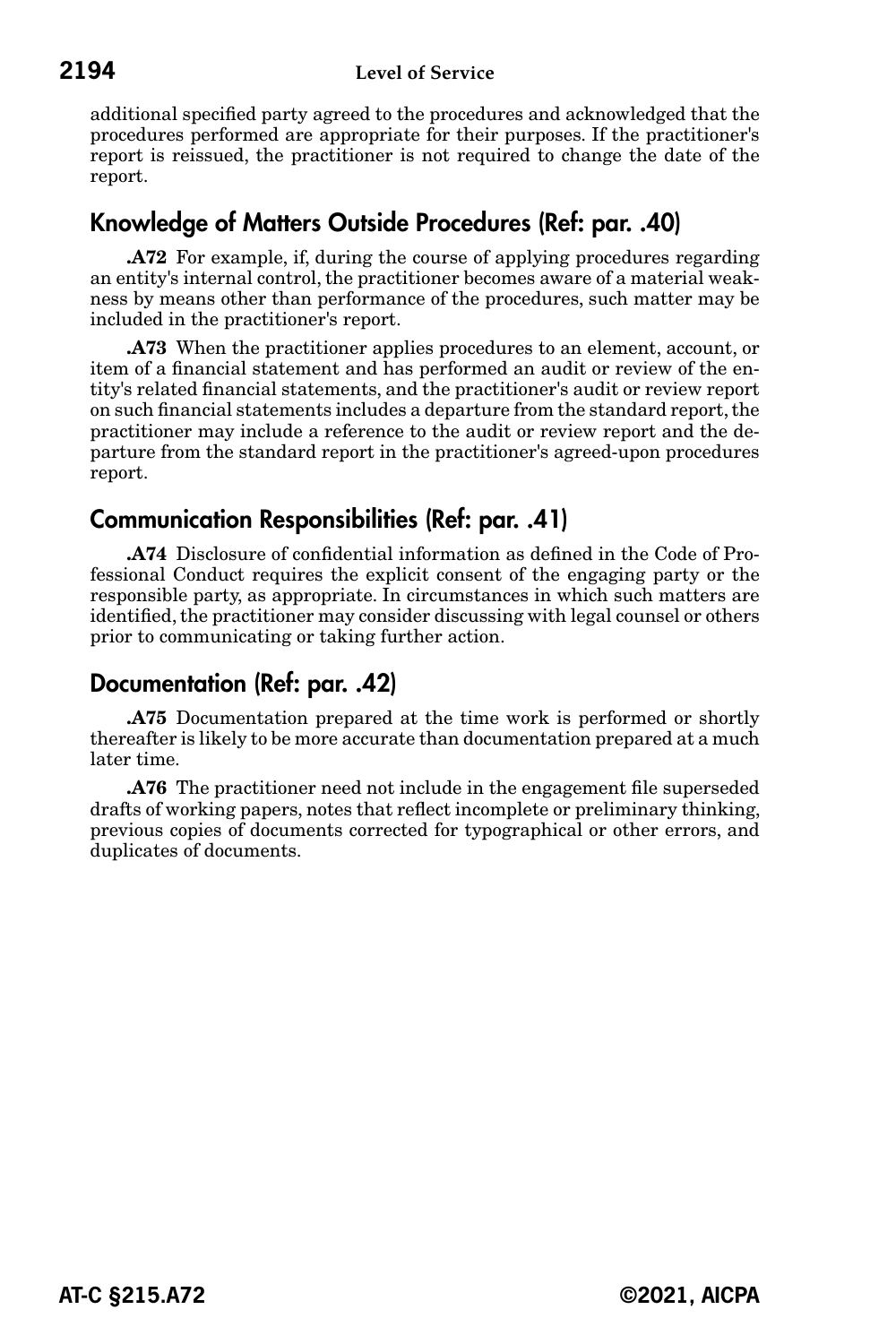#### **.A77**

# **Exhibit — Illustrative Practitioner's Agreed-Upon Procedures Reports**

The illustrative practitioner's agreed-upon procedures reports in this exhibit meet the applicable reporting requirements in paragraphs .34–.37. A practitioner may use alternative language in drafting an agreed-upon procedures report, provided that the language meets the applicable requirements in paragraphs .34–.37.

#### **Example 1: Practitioner's Agreed-Upon Procedures Report Related to a Statement of Investment Performance Statistics**

Circumstances include the following:

- The engaging party is the responsible party.
- The practitioner has assisted in the development of the procedures.
- No party other than the engaging party has agreed to the procedures and acknowledged that the procedures are appropriate for their purposes.

#### **Independent Accountant's Report**

[*Appropriate Addressee*]

We have performed the procedures enumerated below on [*identify the subject matter, for example, the accompanying Statement of Investment Performance Statistics of XYZ Fund for the year ended December 31, 20X1*]. [*The responsible party, for example, XYZ Fund*] is responsible for [*the subject matter*].

[*The engaging party, for example, XYZ Fund*] has agreed to and acknowledged that the procedures performed are appropriate to meet the intended purpose of [*identify the intended purpose of the engagement, for example, assisting users in understanding the Statement of Investment Performance Statistics of XYZ Fund for the year ended December 31, 20X1*]. This report may not be suitable for any other purpose. The procedures performed may not address all the items of interest to a user of this report and may not meet the needs of all users of this report and, as such, users are responsible for determining whether the procedures performed are appropriate for their purposes.

The procedures and the associated findings are as follows:

[*Include paragraphs to describe the procedures performed detailing the nature and extent, and if applicable, the timing, of each procedure and to describe the findings from each procedure performed, including sufficient details on exceptions found*.]

We were engaged by [*the engaging party, for example, XYZ Fund*] to perform this agreed-upon procedures engagement and conducted our engagement in accordance with attestation standards established by the AICPA. We were not engaged to and did not conduct an examination or review engagement, the objective of which would be the expression of an opinion or conclusion, respectively, on [*identify the subject matter, for example, the accompanying Statement of Investment Performance Statistics of XYZ Fund for the year ended December 31, 20X1*]. Accordingly, we do not express such an opinion or conclusion. Had we performed additional procedures, other matters might have come to our attention that would have been reported to you.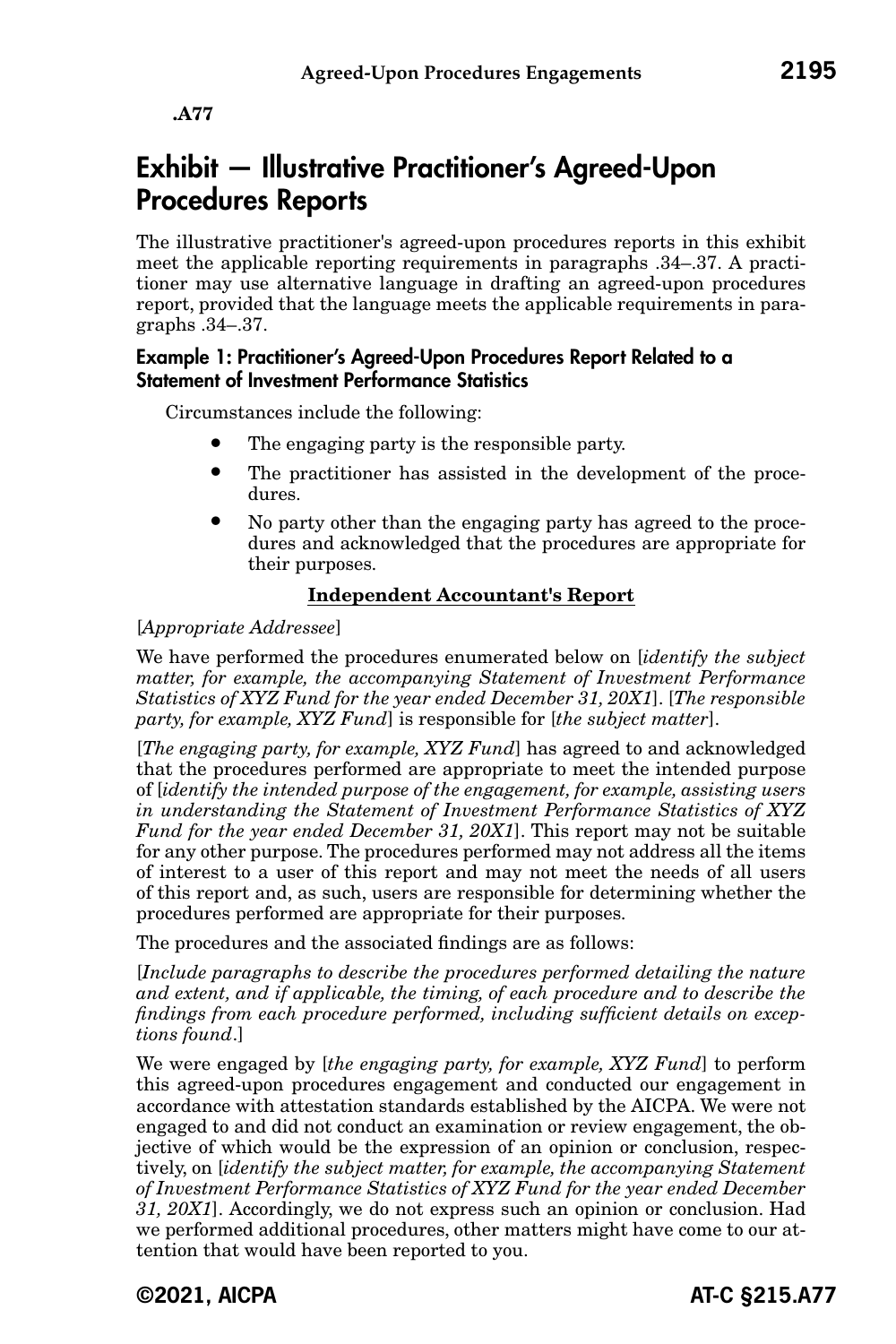We are required to be independent of XYZ Fund and to meet our other ethical responsibilities, in accordance with the relevant ethical requirements related to our agreed-upon procedures engagement.

[*Additional paragraphs may be added to describe other matters.*] [*Signature of the practitioner's firm*] [*City and state where the practitioner's report is issued*] [*Date of the practitioner's report*]

#### **Example 2: Practitioner's Agreed-Upon Procedures Report Related to Cash and Accounts Receivable**

Circumstances include the following:

- The engaging party is not the responsible party.
- Other than the engaging party, no other party has agreed to the procedures and acknowledged that the procedures are appropriate for their purposes.

#### **Independent Accountant's Report**

#### [*Appropriate Addressee*]

We have performed the procedures enumerated below on [*identify the subject matter, for example, the cash and accounts receivable of XYZ Company as of December 31, 20XX, included in the accompanying information provided to us by management of XYZ Company*]. [*The responsible party, for example, XYZ Company*] is responsible for [*the subject matter*].

[*The engaging party, for example, ABC Company*] has agreed to and acknowledged that the procedures performed are appropriate to meet the intended purpose of [*identify the intended purpose of the engagement, for example, assisting users in understanding cash and accounts receivable of XYZ Company as of December 31, 20XX, included in the accompanying information provided to us by management of ABC Company*]. This report may not be suitable for any other purpose. The procedures performed may not address all the items of interest to a user of this report and may not meet the needs of all users of this report and, as such, users are responsible for determining whether the procedures performed are appropriate for their purposes.

The procedures and the associated findings are as follows:

**Cash**

- 1. For the four bank accounts listed below, we obtained from XYZ Company management
	- *a*. the December 31, 20XX, bank reconciliations and
	- *b*. the December 31, 20XX, general ledger.
- 2. We performed the following procedures:
	- *a*. Obtained a bank confirmation directly from each bank of the cash on deposit as of December 31, 20XX
	- *b*. Compared the balance confirmed by the bank to the amount shown on the respective bank reconciliations
	- *c*. Mathematically recomputed the bank reconciliations
	- *d*. Compared the cash balances per book listed in the reconciliations below to the respective general ledger account balances

**AT-C §215.A77 ©2021, AICPA**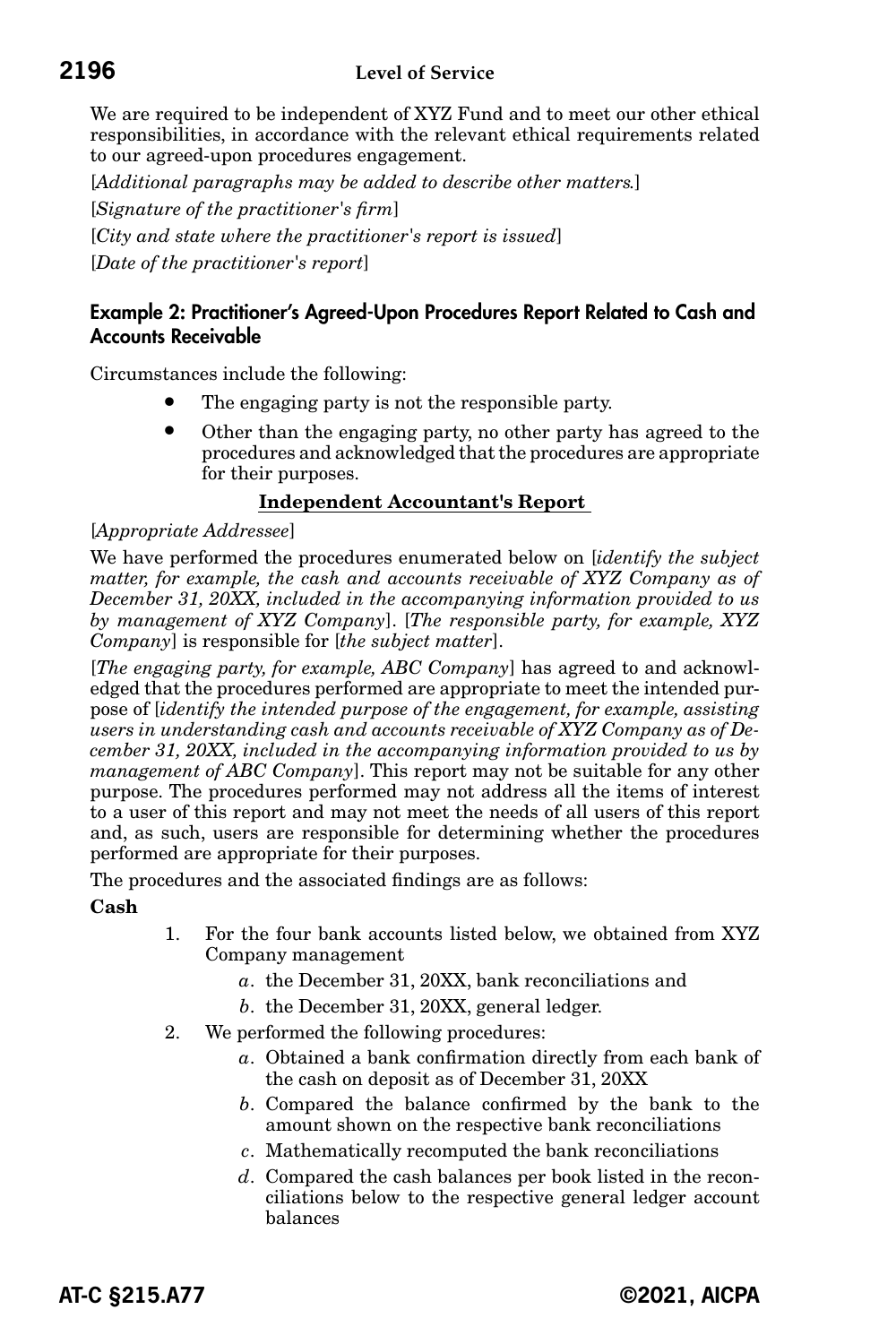| <b>Bank</b>                                                      | Cash Balance<br>per Book |
|------------------------------------------------------------------|--------------------------|
| DEF National Bank, general ledger account 123                    | \$5,000                  |
| LMN State Bank, general ledger account 124                       | 3,776                    |
| RST Trust Company regular account, general<br>ledger account 125 | 86,912                   |
| RST Trust Company payroll account, general<br>ledger account 126 | 5,000                    |
|                                                                  |                          |

*Cash December 31, 20XX*

We found no exceptions as a result of the procedures.

#### **Accounts Receivable**

3. We obtained the accounts receivable aged trial balance as of December 31, 20XX, from XYZ Company (attached as exhibit A). We mathematically checked that the individual customer account balance subtotals in the aged trial balance of accounts receivable agreed to the total accounts receivable per the aged trial balance. We compared the total accounts receivable per the accounts receivable aged trial balance to the total accounts receivable per general ledger account 250.

We found no exceptions as a result of the procedures.

4. We obtained the accounts receivable subsidiary ledger as of December 31, 20XX, from XYZ Company. We compared the individual customer account balance subtotals shown in the accounts receivable aged trial balance (exhibit A) as of December 31, 20XX, to the balances shown in the accounts receivable subsidiary ledger.

We found no exceptions as a result of the procedures.

5. We selected 50 customer account balances from exhibit A by starting at the 8th item and selecting every 15th item thereafter until 50 were selected. The sample size selected represents 9.8% of the aggregate amount of the customer account balances. We obtained the corresponding invoices from XYZ Company and traced the aging (according to invoice dates) for the 50 customer account balances shown in exhibit A to the details of outstanding invoices in the accounts receivable subsidiary ledger.

We found no exceptions as a result of the procedures.

6. We mailed confirmations directly to the customers representing the 150 largest customer account balance subtotals selected from the accounts receivable aged trial balance, and we received responses as indicated below. As agreed, any individual differences in a customer account balance of less than \$300 were to be considered minor, and no further procedures were performed.

Of the 150 customer balances confirmed, we received responses from 140 customers; 10 customers did not reply.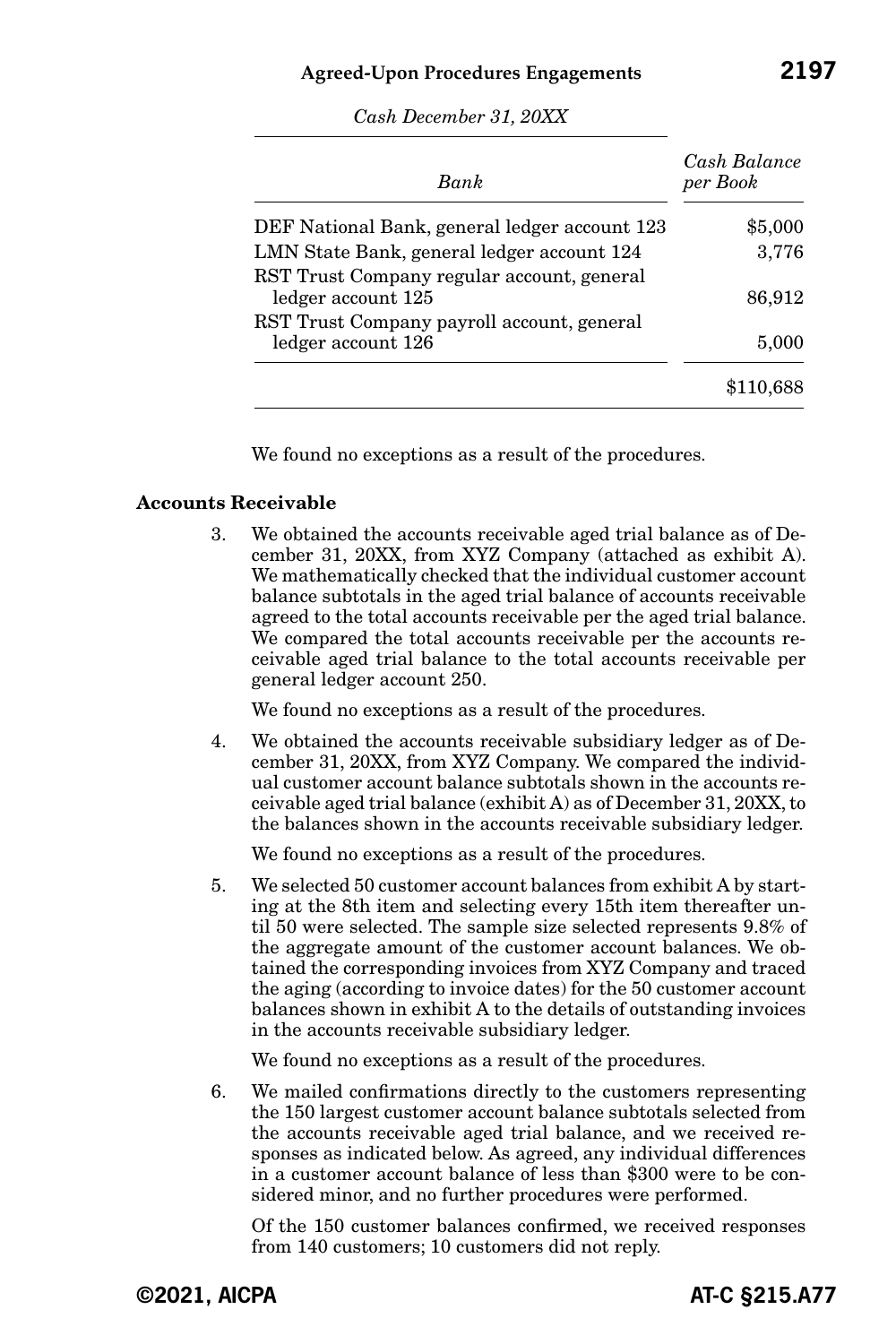No exceptions were identified in 120 of the confirmations received. The differences in the remaining 20 confirmation replies were less than \$300.

For the 10 customers that did not reply, we traced the items constituting the outstanding customer account balance to invoices and supporting shipping documents.

A summary of the confirmation results according to the respective aging categories is as follows.

| <b>Aging Categories</b> | Customer<br>Account<br><b>Balances</b> | Confirmations<br>Requested | Confirmations<br>Received |
|-------------------------|----------------------------------------|----------------------------|---------------------------|
| Current                 | \$156,000                              | \$76,000                   | \$65,000                  |
| Past due:               |                                        |                            |                           |
| Less than 1 month       | 60,000                                 | 30,000                     | 19,000                    |
| $1-3$ months            | 36,000                                 | 18,000                     | 10,000                    |
| Over 3 months           | 48,000                                 | 48,000                     | 8,000                     |
|                         | \$300,000                              | \$172,000                  | \$102,000                 |

|  | Accounts Receivable December 31, 20XX |  |  |  |
|--|---------------------------------------|--|--|--|
|--|---------------------------------------|--|--|--|

We were engaged by [*the engaging party, for example, ABC Company*] to perform this agreed-upon procedures engagement and conducted our engagement in accordance with attestation standards established by the AICPA. We were not engaged to and did not conduct an examination or review engagement, the objective of which would be the expression of an opinion or conclusion, respectively, on [*identify the subject matter*]. Accordingly, we do not express such an opinion or conclusion. Had we performed additional procedures, other matters might have come to our attention that would have been reported to you.

We are required to be independent of XYZ Company and to meet our other ethical responsibilities, in accordance with the relevant ethical requirements related to our agreed-upon procedures engagement.

[*Additional paragraphs may be added to describe other matters.*]

[*Signature of the practitioner's firm*]

[*City and state where the practitioner's report is issued*]

[*Date of the practitioner's report*]

#### **Example 3: Practitioner's Agreed-Upon Procedures Report in Connection With Claims of Creditors**

Circumstances include the following:

- The engaging party is the responsible party.
- The engaging party and one specified party have prescribed the procedures for the practitioner to perform. The engaging party and the specified party have both agreed the procedures and have acknowledged that the procedures are appropriate for the intended purpose of the engagement and their purposes, respectively.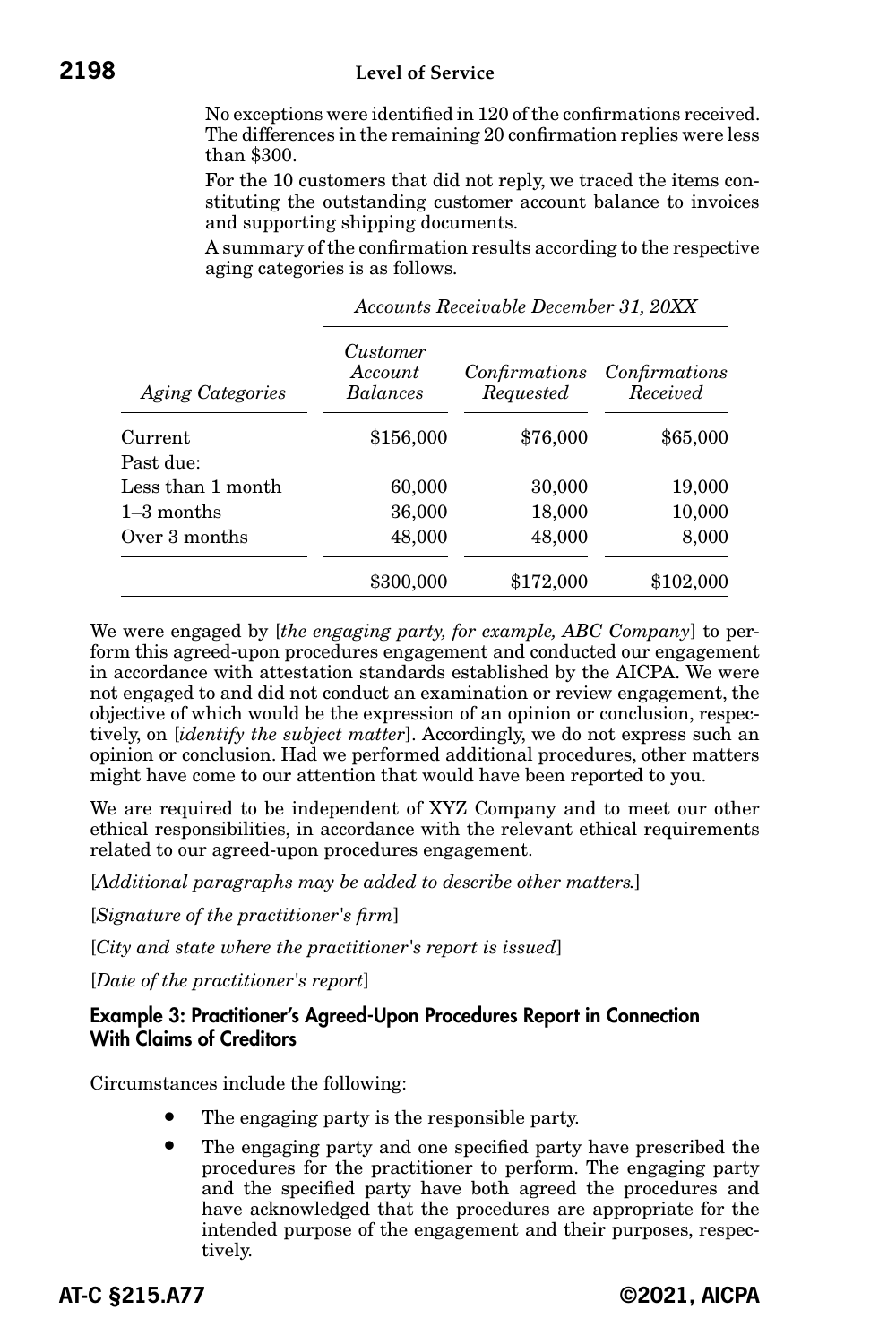- The practitioner has determined to disclose in the agreed-upon procedures report that the specified party has agreed to and acknowledged that the procedures are appropriate for their purposes.
- The practitioner has determined to restrict the use of the agreedupon procedures report to the parties that prescribed the procedures.

#### **Independent Accountant's Report**

#### [*Appropriate Addressee*]

We have performed the procedures enumerated below on [*identify the subject matter, for example, the claims of creditors of XYZ Company as of May 31, 20XX, as set forth in the accompanying Schedule A*]. [*The responsible party, for example, XYZ Company*] is responsible for [*the subject matter*].

[*The engaging party, for example, XYZ Company*] has agreed to and acknowledged that the procedures performed are appropriate to meet the intended purpose of [*identify the intended purpose of the engagement, for example, assisting users in understanding the claims of creditors of XYZ Company as of May 31, 20XX, as set forth in the accompanying Schedule A*]. Additionally, [*identify the other party or parties that has or have agreed to and acknowledged that the procedures performed are appropriate to meet their purposes, for example, the Trustee of XYZ Company*] has agreed to and acknowledged that the procedures performed are appropriate to meet for their purposes. This report may not be suitable for any other purpose. The procedures performed may not address all the items of interest to a user of this report and may not meet the needs of all users of this report and, as such, users are responsible for determining whether the procedures performed are appropriate for their purposes.

The procedures and associated findings are as follows:

1. Obtained the general ledger and the accounts payable trial balance as of May 31, 20XX, from XYZ Company. Compared the total of the accounts payable trial balance to the total accounts payable balance in general ledger account 450.

The total of the accounts payable trial balance agreed with the total accounts payable balance in the general ledger account number 450.

2. Obtained the claim form submitted by creditors in support of the amounts claimed from XYZ Company. Compared the creditor name and amounts from the claim form to the respective name and amounts shown in the accounts payable trial balance obtained in procedure 1. For any differences identified, requested XYZ Company to provide supporting detail. Compared such identified differences to the supporting detail provided.

All differences noted are presented in column 3 of Schedule A. Except for those amounts shown in column 4 of Schedule A, all such differences were agreed to [*describe supporting detail*].

3. Using the claim form obtained in procedure 2, compared the name and amount to invoices, and if applicable, receiving reports, provided by XYZ Company.

No exceptions were found as a result of this procedure.

We were engaged by [*the engaging party, for example, XYZ Company*] to perform this agreed-upon procedures engagement and conducted our engagement in accordance with attestation standards established by the AICPA. We were not engaged to and did not conduct an examination or review engagement, the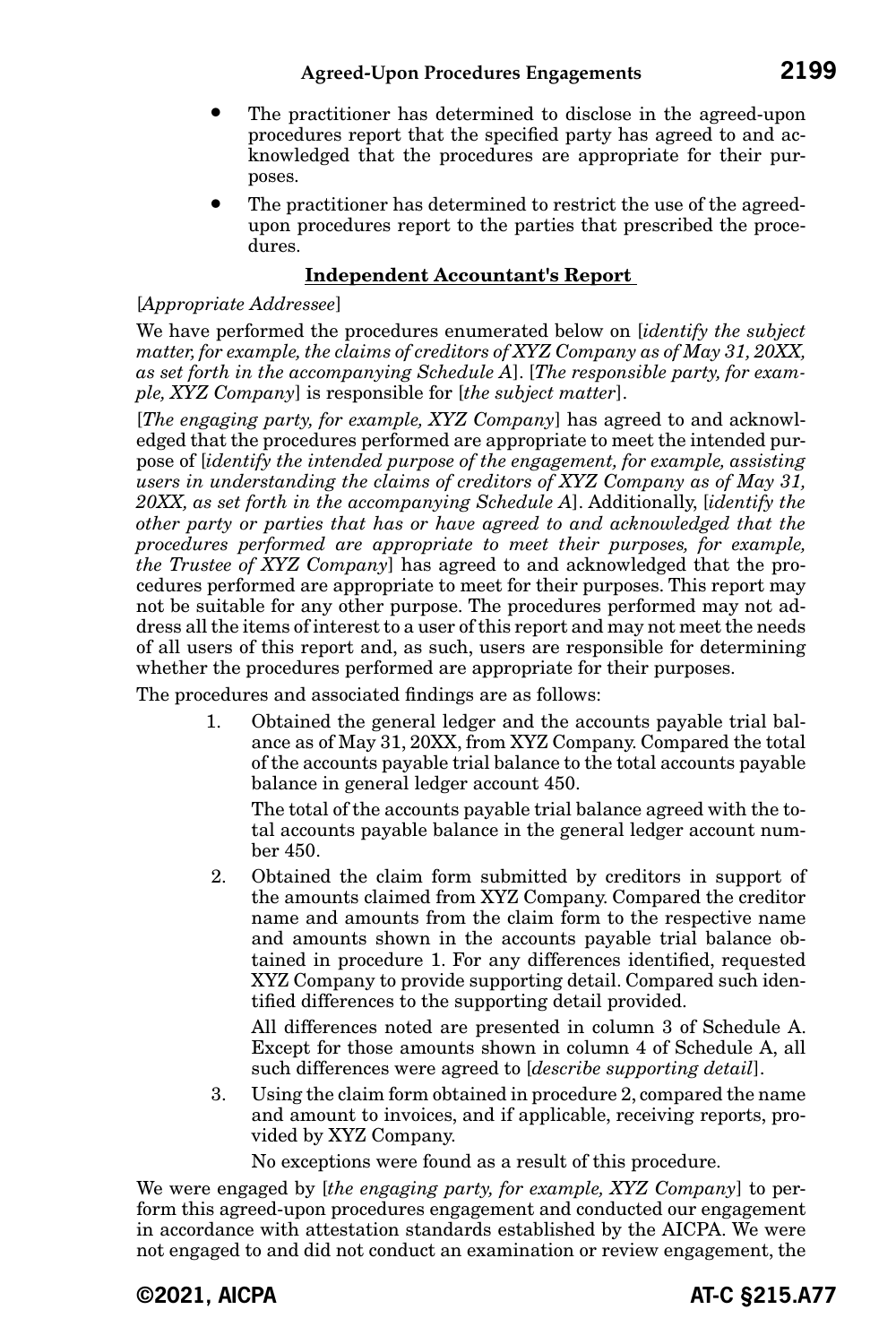objective of which would be the expression of an opinion or conclusion, respectively, on [*identify the subject matter, for example, the claims of creditors of XYZ Company as of May 31, 20XX, as set forth in the accompanying Schedule A*]. Accordingly, we do not express such an opinion or conclusion. Had we performed additional procedures, other matters might have come to our attention that would have been reported to you.

We are required to be independent of XYZ Company and to meet our other ethical responsibilities, in accordance with the relevant ethical requirements related to our agreed-upon procedures engagement.

This report is intended solely for the information and use of [*identify the specified parties, for example, XYZ Company and the Trustee of XYZ Company*], and is not intended to be, and should not be, used by anyone other than these specified parties.

[*Additional paragraphs may be added to describe other matters.*] [*Signature of the practitioner's firm*]

[*City and state where the practitioner's report is issued*] [*Date of the practitioner's report*]

#### **Example 4: Practitioner's Agreed-Upon Procedures Report in Which Procedures Are Specified in Regulation**

Circumstances include the following:

- The engaging party has agreed to the procedures and acknowledged that the procedures are appropriate for the intended purpose of the engagement.
- The procedures are prescribed in regulation.
- The practitioner has determined to restrict the use of the agreedupon procedures report to the engaging party and the regulator.

#### **Independent Accountant's Report**

#### [*Appropriate Addressee*]

We have performed the procedures enumerated below on [*identify the subject matter, for example, the financial accounts of the engaging party during the year ended December 31, 20XX*]. [*The responsible party*] is responsible for [*the subject matter*].

[*The engaging party*] has agreed to and acknowledged that the procedures performed are appropriate to meet the intended purpose of [*identify the intended purpose of the engagement, for example, assisting users in understanding the financial accounts of the engaging party during the year ended December 31, 20XX*]. This report may not be suitable for any other purpose. The procedures performed may not address all the items of interest to a user of this report and may not meet the needs of all users of this report and, as such, users are responsible for determining whether the procedures performed are appropriate for their purposes.

The procedures and the associated findings are as follows:

[*Include paragraphs to describe the procedures performed detailing the nature and extent, and if applicable, the timing, of each procedure and to describe the findings from each procedure performed, including sufficient details on exceptions found*.]

We were engaged by [*the engaging party*] to perform this agreed-upon procedures engagement and conducted our engagement in accordance with attestation standards established by the AICPA. We were not engaged to and did not